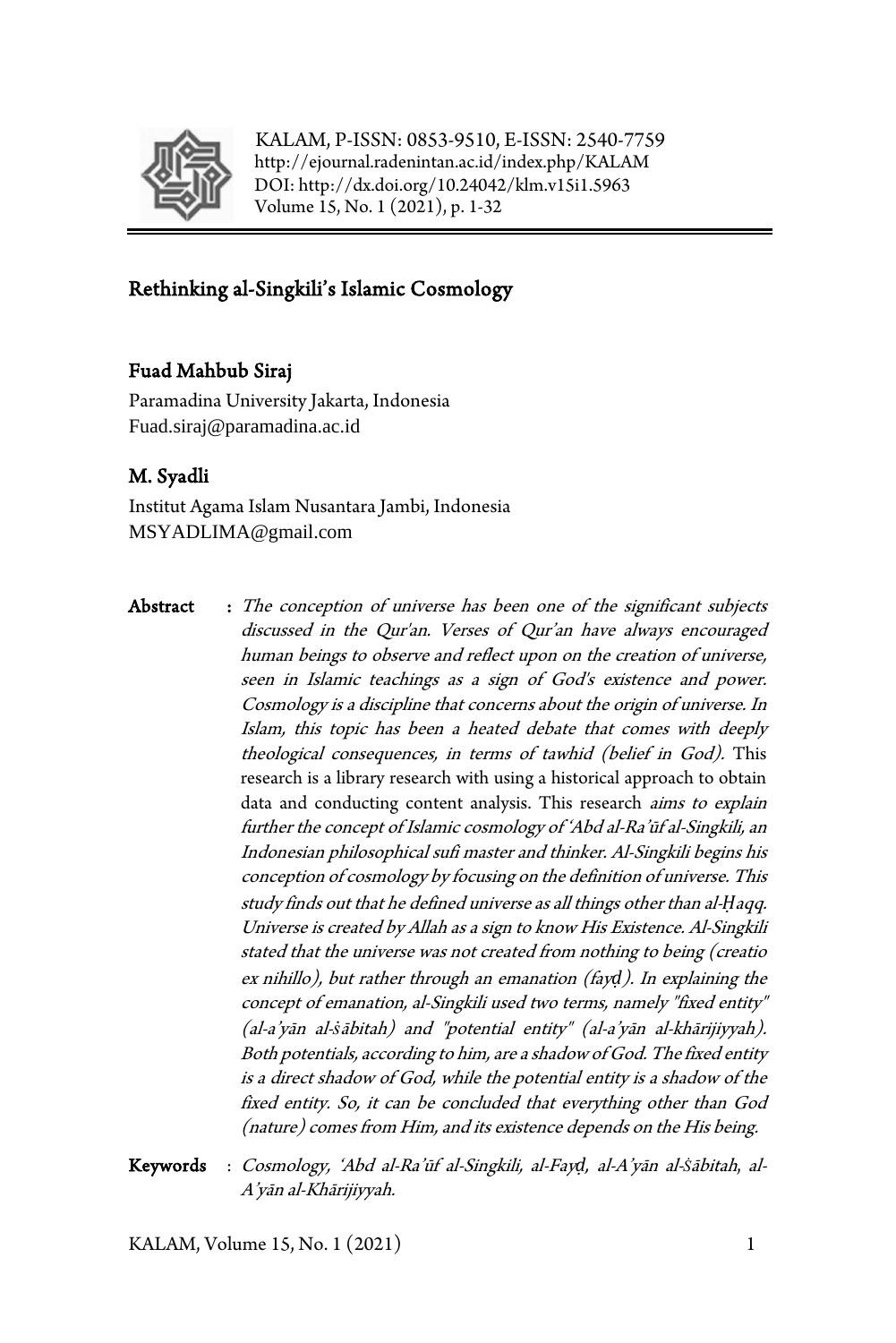Abstrak : Salah satu perkara penting yang dibahas di dalam al-Qur'an adalah persoalan alam semesta. Ayat al-Qur'an mengajak manusia agar memperhatikan dan memikirkan tentang penciptaan alam semesta, karena di dalamnya terdapat tanda-tanda keberadaan dan kekuasaan Allah. Kosmologi adalah teori tentang asal-usul alam semesta. Dalam Islam, teori ini merupakan salah satu pembahasan penting yang memiliki konsekuensi teologis yang dalam dan berimplikasi kepada tauhid. Penelitian ini adalah penelitian kepustakaan dengan menggunakan pendekatan historis untuk memperoleh data dan melakukan analisis isi. Penelitian ini bertujuan untuk menjelaskan lebih jauh konsep kosmologi Islam 'Abd Ra'uf al-Singkili, seorang ahli sufi falsafi dan pemikir Indonesia. Al-Singkili mengawali konsep kosmologinya dengan menekankan pada defenisi atas alam. Penelitian ini menemukan bahwa ia mendefenisikan alam sebagai segala sesuatu selain al-Haqq. Al-Singkili menyatakan bahwa alam semesta tidak diciptakan dari ketiadaan menjadi ada (creatio ex nihillo), melainkan melalui pancaran (fay*ḍ*). Dalam menjelaskan konsep emanasi, al-Singkili menggunakan dua istilah, yaitu "entitas tetap" (al-a'yān al-*ṡ*ābitah) dan "entitas potensial" (al-a'yān al-khārijiyyah). Kedua potensi tersebut, menurutnya merupakan bayang-bayang Tuhan. Entitas tetap adalah bayangan langsung dari Tuhan, sedangkan entitas potensial adalah bayangan dari entitas tetap. Jadi, dapat disimpulkan bahwa segala sesuatu selain Tuhan (alam) berasal dari-Nya, dan keberadaannya bergantung pada keberadaan-Nya.

Kata Kunci : Kosmologi, 'Abd al-Ra'ūf al-Sinkili, al-Fay*ḍ,* al-A'yān al-*Ṡ*ābitah, al-A'yān al-Khārijiyyah.

# A. Introduction

The Qur'an has paid great attention to issues of the universe and its processes of creation. Verses of the Qur'an talking about the universe and its phenomena are called the kauniyah verses.<sup>[1](#page-1-0)</sup> Their number is numerous in the Qur'an, inviting Muslims to pay attention and think about the creation of universe, as the sign and representation of the power of God's existence. According to Baiquni, the sheer abundance of the kauniyah verses had encouraged many Muslims in the past to start conducting observational activities that involved systems of measurement. Such activities had enabled Muslim thinkers to treat science, no longer as a mere contemplative matter as they first learned it from the Greek people, but as parts of the empirical

<span id="page-1-0"></span><sup>&</sup>lt;sup>1</sup> Quraish Shihab, Membumikan al-Qur'an (Jakarta: Mizan, 1992), 31.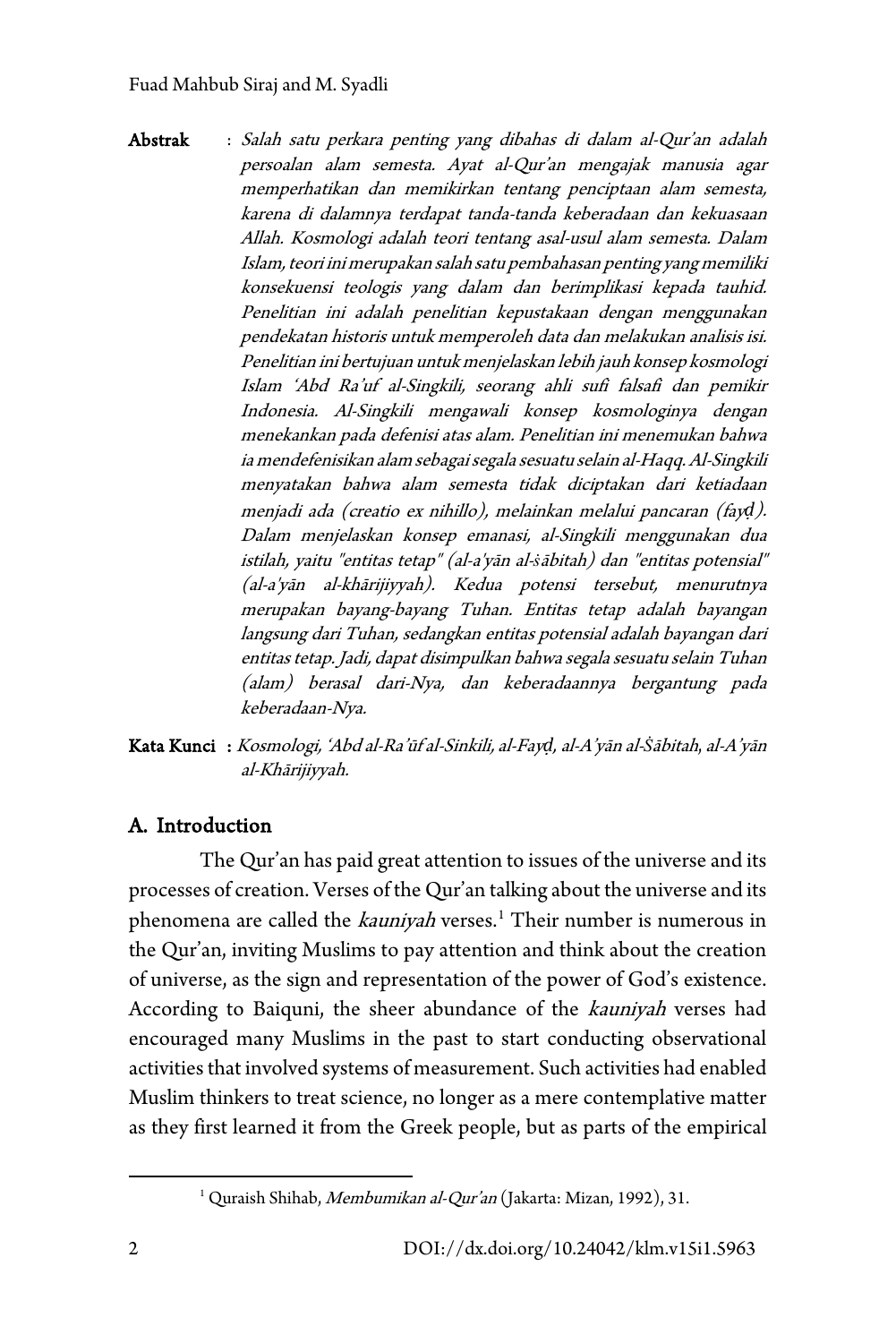realities, allowing them to establish the basic foundation of sciences. This scientific method had in turn developed astrology into astronomy,<sup>[2](#page-2-0)</sup> and in the 12th century AD, enabled Muslim scientists to establish an observational study of the universe, which is called cosmology, $3$  a science that is close to but different from astronomy, and or astrology.

Yet, the Qur'an does not provide detailed and explicit information about the process of creation of the universe and its contents. Therefore, it is not surprising that Muslim scholars' understanding about them is not only diverse but at some points also contradictory. However, it has been agreed that in relation to the creation of the universe, God is the  $kh\bar{a}liq$  (Creator) and nature is a creature (creation). Yet, what for common people may seem to be a simple matter, such as a discussion about the creation processes of the universe, often led Muslim thinkers within the field of Islamic cosmology into sharp and fierce intellectual debates, and throwing accusations of infidelity at each other.<sup>[4](#page-2-2)</sup>

As part of their efforts to understand the processes of creation of the universe, Muslim thinkers have been preoccupied with questions about God's relationship with nature. They include as follows. "How did God first create this world?" "Was this nature not existent at all before God created it?" "If yes, does it mean that in the beginning, God was "alone" and then came His desire to create a nature?" "Why did God want to create nature?" "How did it come from God?" "When did God create nature?" "From what material did God create the nature?", and so forth. Answers to these questions are not easy, because all of them have their theological consequences. If the answers were careless, they will damage the God's image. For instance, if nature did not exist in the beginning, then it was God who created the nature. If this is correct, the word of "creation" may still

<span id="page-2-0"></span><sup>&</sup>lt;sup>2</sup> Ahmad Baiquni, "Konsep-Konsep Kosmologis," dalam Konstektualisasi Doktrin Islam dalam Sejarah, ed. oleh Budhi Munawar Rachman (Jakarta: Paramadina, 1994), 59.

<span id="page-2-1"></span><sup>&</sup>lt;sup>3</sup> Sayyed Hossein Nasr, Science and Civilization in Islam (New York: New American Library, 1970), 92–125 Cosmology is the study of the universe; see Felix Pirani dan Christine Roche, Mengenal Alam Semesta, trans. by Andang L. Parson (Bandung: Mizan, 1997), 3; see Longman Group, Longman Dictionary of Contemporary English (Great Britain: Longman Limited Group, 1983), 53.

<span id="page-2-2"></span><sup>&</sup>lt;sup>4</sup> Al-Ghazali, Tahāfut Al-Falāsifah, ed. Sulaiman Dunya (Kairo: Dar al-Ma'arif, 1966) and see; Kautsar Azhari Noer, Ibn al-'Arabi: Wahdat al-Wujud Dalam Perdebatan (Jakarta: Paramadina, 1995).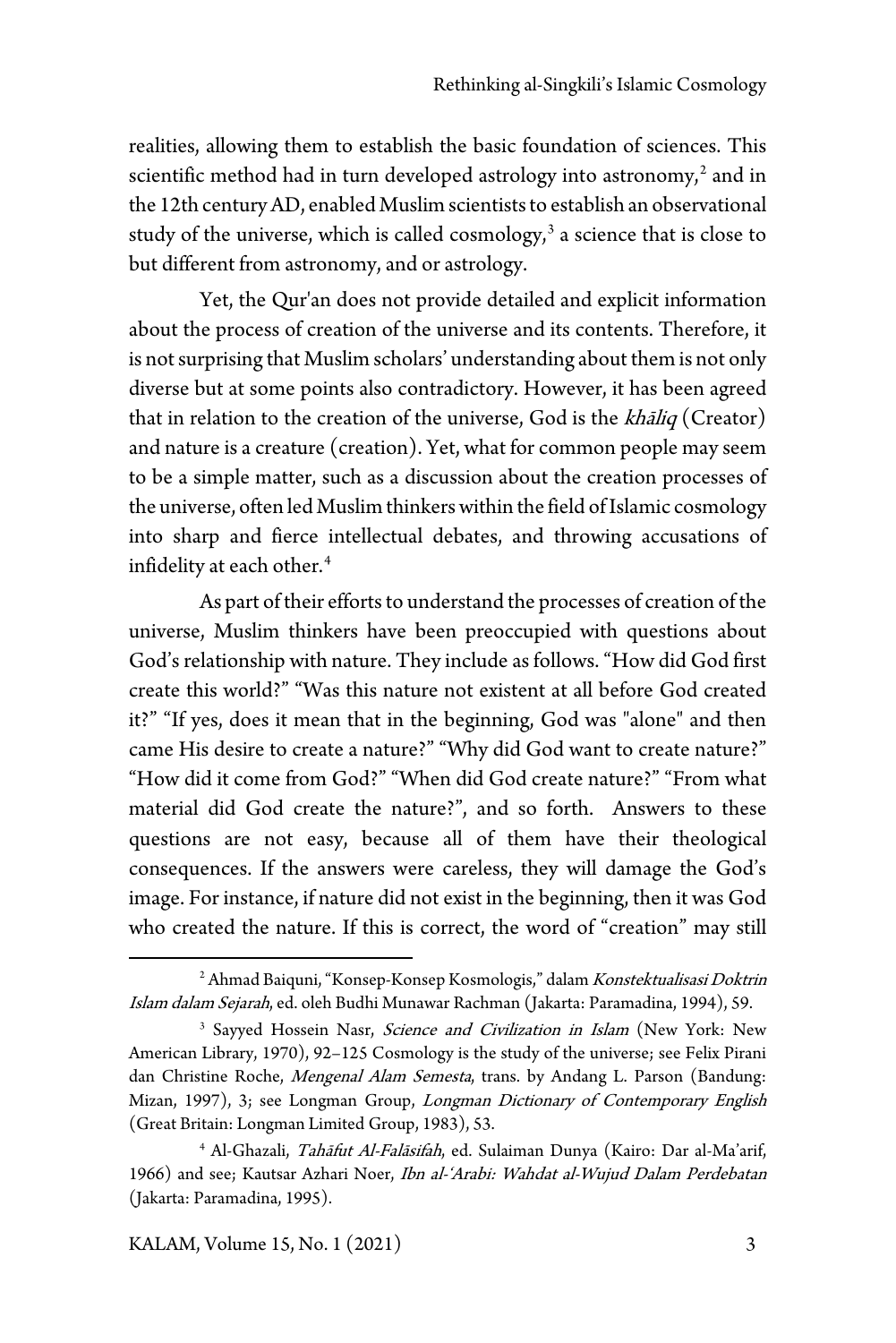trigger another debate, as to why did it only appear later and emerge from God's actions? In other words, it suggests that God is changing, from the one who did not create in the beginning into the one who created. As such, by extension, is at odds with the principles of monotheism, in which God is barren from a change. Seen this way, the effort to understand and give a logical explanation of God's relationship with the universe contains a very high perspective of monotheism.

According to Sayyed Hussein Nasr, Islamic cosmology, which principally is aimed to establish the oneness of God and the graduation of being, emphasizes that reality is metaphysically singular, but cosmologically may also include this nature that can be perceived by our corporeal sensibilities and imaginative minds. The whole of Islamic science and more specifically cosmology is to show the unity and interrelationship of all existence that leads to divine oneness.<sup>[5](#page-3-0)</sup> There are at least three Muslim thinkers who have formulated the concept of creation of the universe. They are theologians, $6$  philosophers<sup>[7](#page-3-2)</sup> and the Sufi. Of course, it is very interesting to examine cosmology from Sufi circles, considering that the Sufi goal is to get closer to God as close as possible, so that he can see God with the eyes of his heart, even his spirit can be united with God's spirit and one of them is seen in cosmology.

This paper will examine the thoughts of 'Abd Ra'uf al-Singkili on cosmology, especially on his concept of creation. Al-Singkili stated that the universe was not created from nothing to being (*creatio ex nihillo*), but rather through an emanation (fay*ḍ*). His concept of fay*ḍ* is similar to what Ibn 'Arabī has called as tajallī. 'Abd Ra'ūf al-Singkili is one of the greatest sufi thinkers from Aceh who had significant contribution and played a major role on the development of Islamic mysticism in the Malay-Indonesian world.

<sup>&</sup>lt;sup>5</sup> Nasr, *Science and Civilization in Islam*, 22.

<span id="page-3-1"></span><span id="page-3-0"></span> $6$  Nature, according to the theologian, is everything other than God. Allah created nature is not derived from "something", but created by Allah from nothing (creatio ex nihilo; al-ījad min al- 'adam) then become exist; see Sirajuddin Zar, Konsep Penciptaan Alam Dalam Pemikiran Islam, Sains Dan Al-Qur'an (Jakarta: Rajawali Press, 1997), 3; see Harun Nasution, Teologi Islam: Sejarah, Analisa Dan Perbandingan (Jakarta: UI Press, 1987).

<span id="page-3-2"></span><sup>7</sup> Nature, according to the philosopher, is a group jawhar arranged from maddah (matter) and shūrah (form) that is on earth and sky; see Zar, Konsep Penciptaan Alam Dalam Pemikiran Islam, Sains Dan Al-Qur'an, 5 and 155.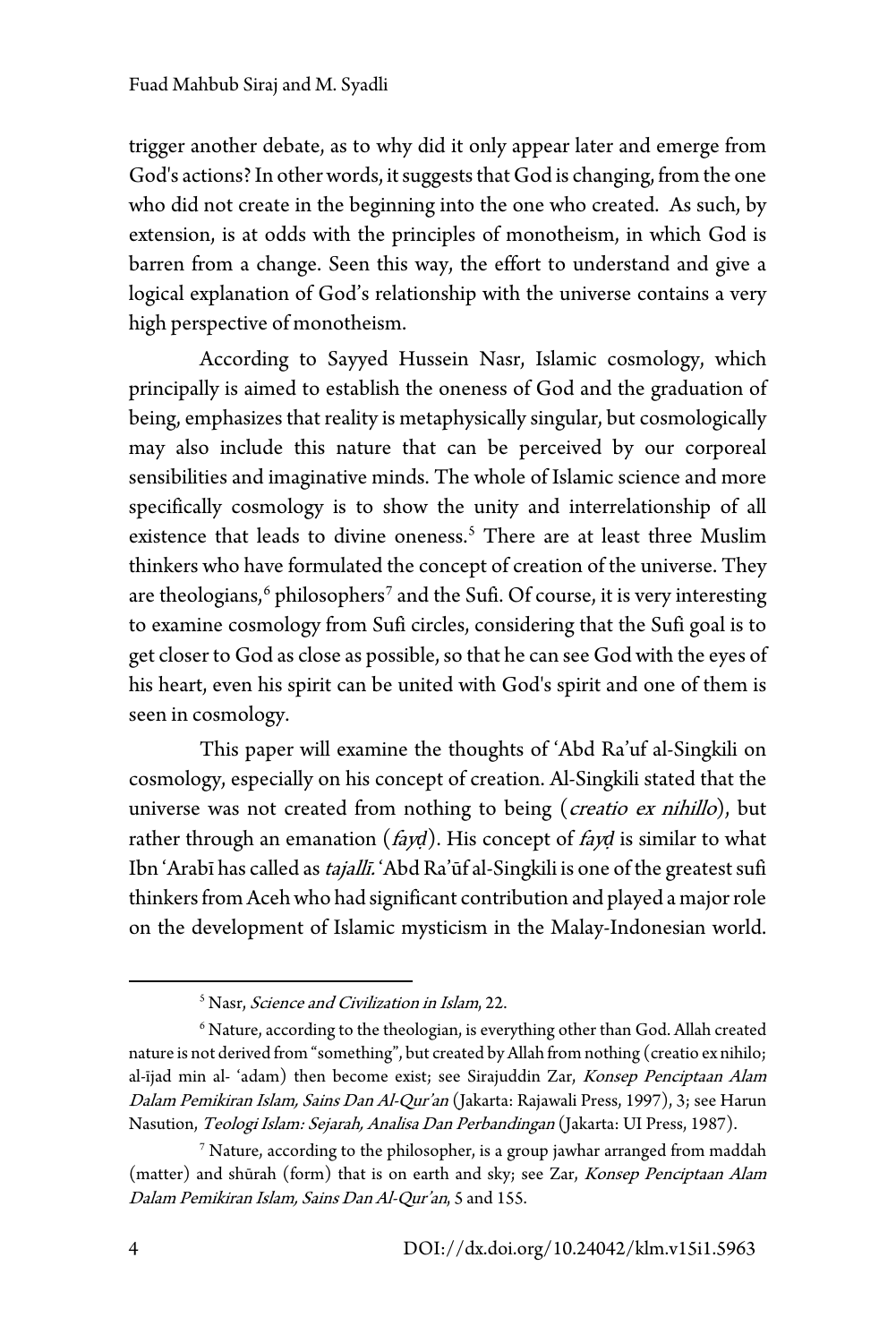The excellence of 'Abd al-Ra'ūf in the field of Sufism is recognized by the authority in Sufism studies such as Annemarie Schimmel. Schimmel affirms that 'Abd al-Ra'ūf was a genius man in his interpretation of Sufism. This remark is stated by Schimell after having read 'Abd al-Ra'ūf's work entitled Daqā'iq al-Hurui<sup>f</sup> which is, according to her, "very authentic and brilliant".<sup>[8](#page-4-0)</sup> The greatness of 'Abd al-Ra'ūf on Sufism could not be replicated either by any scholar in Aceh in the later period as stated by Bruinessen, "'Abd al-Ra'ūf was the last great Sufi of Aceh".<sup>[9](#page-4-1)</sup>

The study on 'Abd al-Ra'ūf al-Singkili has been started by a Dutch scholar namely D. A. Rinkes<sup>[10](#page-4-2)</sup>, wich investigated the influence of al-Singkili and spreading of his mystical ideas and teaching in Sumatera and Java in particular and in the Archipelago in general. Research concerning of al-Singkili also done by local scholar such as Oman Fathurrahma[n,](#page-4-3) [12](#page-5-0) Syamsul Bahri,<sup>[13](#page-5-1)</sup> Ahmad Zaeni,<sup>[14](#page-5-2)</sup> Saiful Mujib,<sup>[15](#page-6-0)</sup> and Siti Halimah.<sup>[16](#page-6-1)</sup> Another

<sup>8</sup> Annemarie Schimmel, "'The Primordial Dot: Some Thoughts about Sufi Letter Mysticism," Jerusalem Studies in Arabic and Islam (JSAI) 9 (1987): 9 see; Azyumardi Azra dan Oman Fathurrahman, "'Tanbīh al-Māsyī: Otensitas Kepakaran Abdurrauf Singkel,'" dalam Tanbīh al-Māsyī: Menyoal Wahdatul Wujud Kasus Abdurrauf Singkel di Aceh Abad <sup>17</sup> (Bandung: Penerbit Mizan, 1999), 16.

<sup>&</sup>lt;sup>9</sup> Martin Van Bruinessen, Kitab Kuning Pesantren Dan Tarekat: Tradisi-Tradisi Islam Di Indonesia (Bandung: Penerbit Mizan, 1995), 190; Sir Richard Windstedt and Yusof A. Talib, A History of Classical Malay Literature (Selangor: Malaysian Branch Royal Asiatic Society, n.d.), 101–2.

<span id="page-4-0"></span><sup>&</sup>lt;sup>10</sup> Douwe Adolf Rinkes, Abdoerraoef van Singkel bijdrage tot de Kennis van de mystiek op Sumatra en Java (Heerenveen: Electrische Drukkerij Nieuwsblad van Friesland, "Hepkema," 1909).

<sup>12</sup> Oman Fathurrahman, *Tanbih al-Masyi : menyoal wahdatul wujud kasus Abdurrauf Singkel di Aceh abad 17* (Bandung: Mizan, 1999).

<span id="page-4-1"></span><sup>13</sup> Syamsul Bahri, "Tasawuf Syaikh Abd al-Rauf Singkel dan Paham Wujūdiyyah dalam Karyanya Kitab Tanbih al-Māsyi" (Jakarta, Universitas Islam Negeri Syarif Hidayatullah, 2004).

<span id="page-4-2"></span><sup>14</sup> Ahmad Zaeni, "Mengenal Tafsir Tarjuman al-Mustafid Karya Abd Al-Rauf Singkel: Analisis terhadab Sumber, Metode dan Corak Tafsir Turjuman al-Mustafid" (Jakarta, UIN Syarif Hidayatullah Jakarta, 2008).

<sup>15</sup> Saiful Mujib, "Konsep Tauhid dalam Wahdat Al-Wujud 'Abd Al-Rauf Al-Sinkili" (Jakarta, Universitas Paramadina, 2011).

<span id="page-4-3"></span><sup>&</sup>lt;sup>16</sup> Siti Halimah, "Analisis Terjemahan 'Abd al-Ra'ūf al-Singkili dalam Kitab Tanbih al-Āmil fī Tahqīq al-Kalām fī an-Nawāfil" (Jakarta, UIN Syarif Hidayatullah Jakarta, 2004).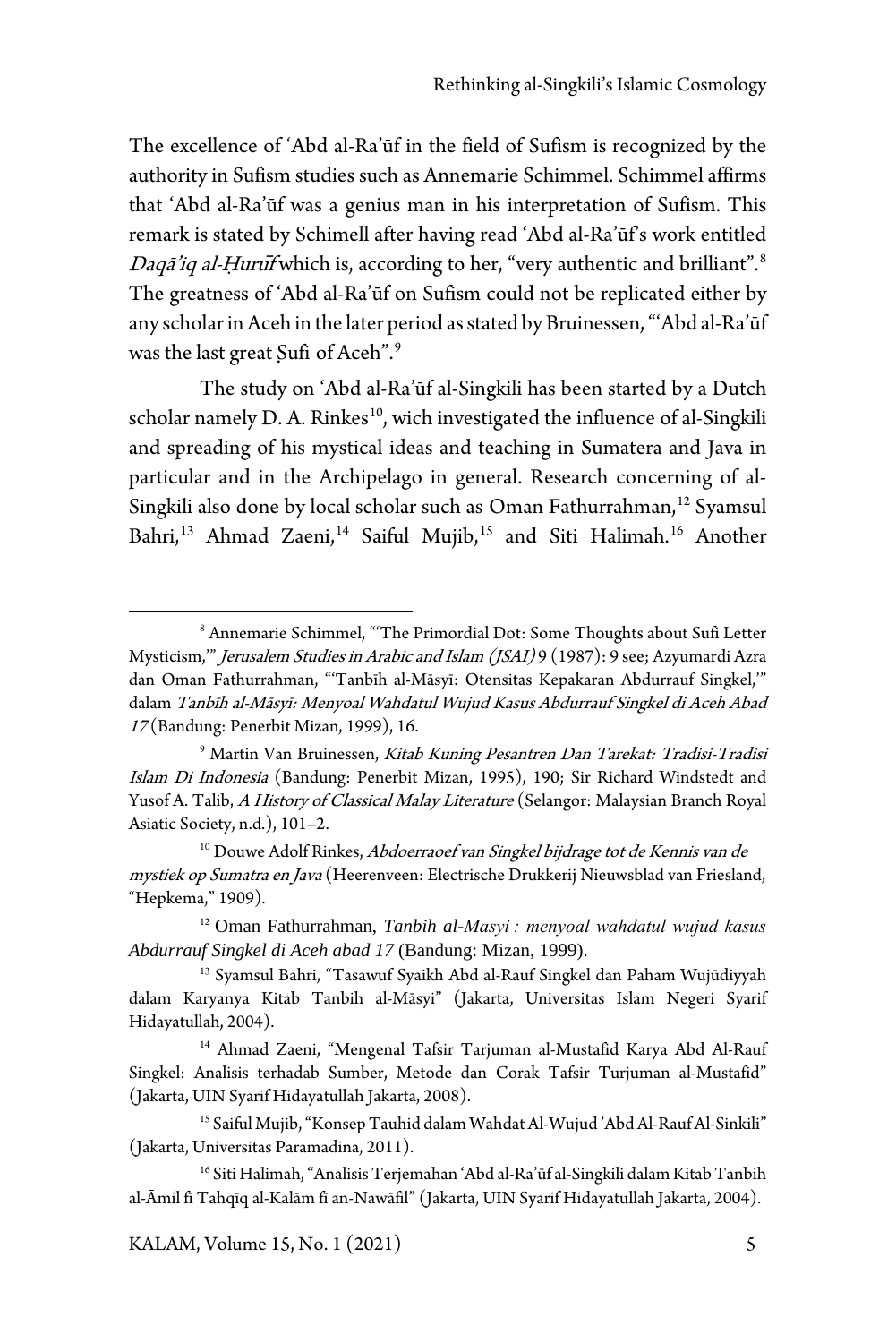research has been conducted by Rasyad, Hermansyah and Zulkhairi, [17](#page-6-2) Abid Syahni, [18](#page-6-3) and Ridwan Arif. [19](#page-6-4) Azyumardi Azra (2012) also discussed 'Abd al-Ra'ūf al-Singkili in his Ph.D thesis which was published entitled "Jaringan Ulama Timur Tengah dan Kepulauan Nusantara Abad XVII & XVIII" (The Network of Middle East Scholar and Malay Archipelago  $17<sup>th</sup>$  and  $18<sup>th</sup>$ Century). In this work, Azra investigated the relation and connection between Muslim scholars of Malay world and muslim scholar network of Middle Eastern. In this network, Azra placed al-Singkili as one of renewal figures (mujaddids) beside Nūr al-Dīn al-Rānīrī and Yusūf al-Makassārī (in 17<sup>th</sup> Century); 'Abd al-Samād al-Palimbānī and Daud ibn 'Abdullah al-Pattāni (18<sup>th</sup> Century). This research quite informed us the network of Muslim scholars in the Middle Eastern countries. Contrary to al-Singkili who employed the radical approach, al-Singkili, according to Azra, presented himself as evolutionist renewal figure. It means al-Singkili employed reconciliation approach while facing with two contradiction views. Even though Azra touched the mystical thought of al-Singkili, but it was very brief.

This research is a library research. With using using a historical approach to obtain data and conducting content analysis, this research aims to explain further the concept of Islamic cosmology of 'Abd al-Ra'ūf al-Singkili.

#### B. Brief Account on ' Abd al-Ra'ūf al-Singkili

The full name of 'Abd al-Ra'ūf al-Singkili is 'Abd al-Ra'ūf bin 'Alī al-Fansūrī al-Jāwī al-Singkili. He was a Malay figure who came from Fansūr,

<span id="page-5-0"></span><sup>17</sup> Rasyad, Hermansyah, and Zulkhairi, "Tanbīh Al-Māsyi Al-Mansūb Ilā Tarīq Al-Qusyasyī: Analisis Uslub Bahasa Arab Dalam Karya 'Abd Ar-Rauf As- Singkili," Jurnal Adabiya 18, no. 35 (2016): 62–82.

<span id="page-5-2"></span><span id="page-5-1"></span><sup>18</sup> Ridwan Arif, "The Role of Shaykh Abd Al-Ra'uf Al-Fansuri In The Reconciliation of Sufism And Shari'ah of 17th Century The Malay World," Al-Shajarah: Journal of the International Institute of Islamic Thought and Civilization (ISTAC) 23, no. 1 (2018): 207.

<sup>19</sup> Arif, 45.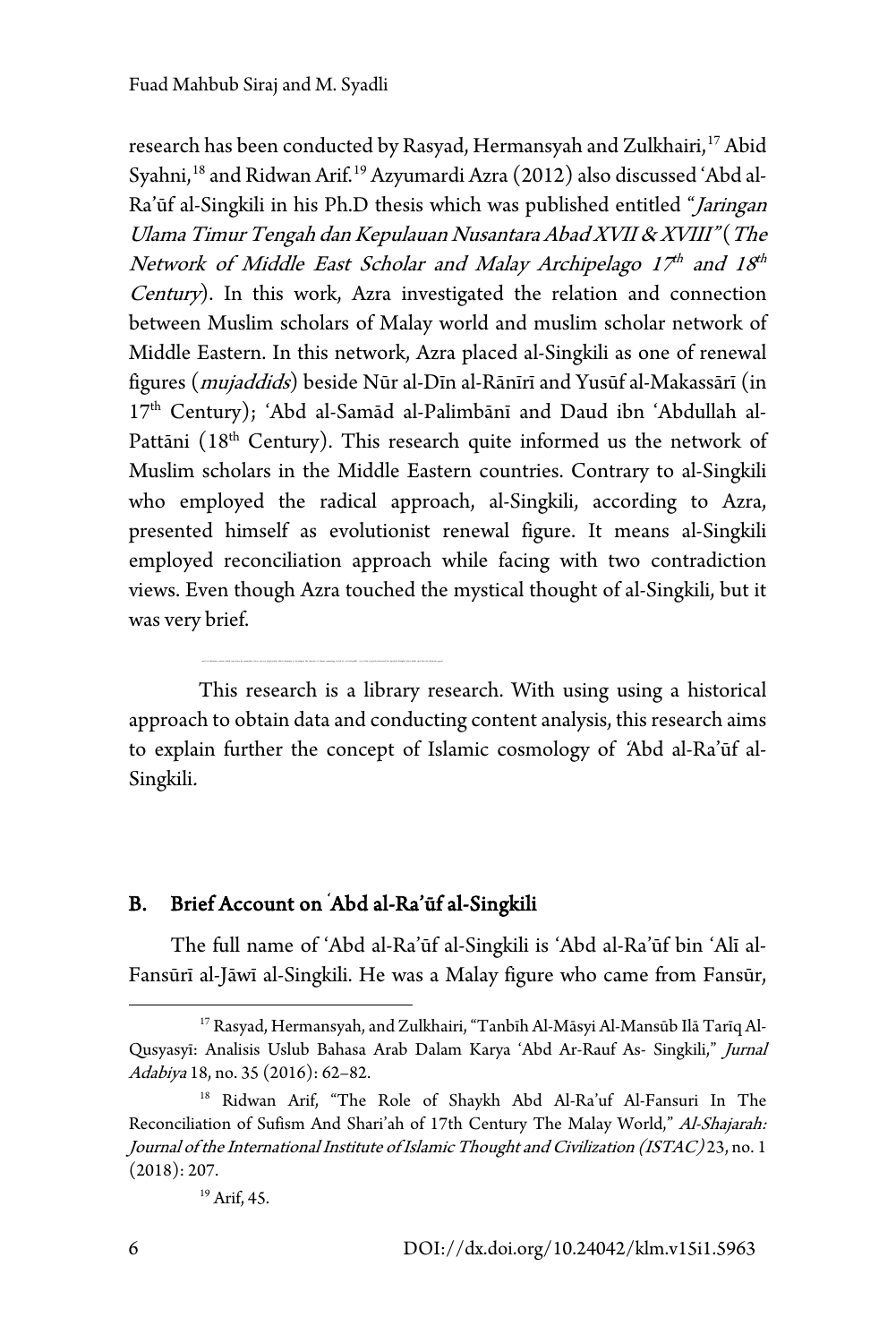Singkil (modern: Singkel) in the North West Coast of Aceh. His father was an Arab, named Syaikh 'Alī. It is not known for sure when he was born, but according to Rinkes, as quoted by Azyumardi Azra, al-Singkili was born around the year 1024/1615 and possibly had a relation with Ḥamzah Fansūrī, because in part of his works his name is always followed by the statement "the nation of Fansūrī ". [23](#page-7-1)

Quoting from Peunoh Daly, Azra said, that the father of al-Singkili, Syaikh 'Alī (al-Fansurī) was an Arab who married a local woman from Fansūr. They lived in Singkil, where their son, 'Abd al-Ra'ūf was born.<sup>[24](#page-8-0)</sup> That means that al-Singkili's father was not a Malay, but a settler who came from Arabia. However, regarding the history of al-Singkili's father, no other source confirms this. Then al-Singkili was often called 'Abd al-Ra'ūf 'Ali al-Fansūrī or 'Abd al-Ra'ūf Singkel or 'Abd al-Ra'ūf al-Singkili. He was also called "Tengku Syiah Kuala". This title was popular among the local people. At first, the title was "Tengku Syaikh in Kuala" because of his knowledge in the field of religion. For the purpose of simplification however, the people called him Syaikh Kuala and after that changed it to "Syiah Kuala". The Syiah Kuala's title given to 'Abd al-Ra'ūf al-Singkili has no relation to the school of Sii'ites school of thought which grows in Iran and Iraq.<sup>[25](#page-8-1)</sup>

Al-Singkili died in 1693 AD and was buried beside the tomb of Teungku Anjong who is deemed as the most sacred person in Aceh, near Aceh Kuala river, a village of Kuala Dayah Raya district, about 15 km from Banda Aceh. Hence, in Aceh, he was known as the Teungku in Kuala. Until now, his tomb has become a place of pilgrimage for many people, either from Aceh itself or from outside. Because of his fame, the name of al-Singkili is taken as the name of a college in Aceh, the University of Syiah Kuala.

<span id="page-6-2"></span><span id="page-6-1"></span><span id="page-6-0"></span><sup>&</sup>lt;sup>23</sup> Azyumardi Azra, *Jaringan Ulama Timur tengah dan Kepulauan Nusantara Abad* XVII dan XVIII, Melacak Akar-Akar Pembaruan Islam di Indonesia (Bandung: Mizan, 1994), 189.

<span id="page-6-3"></span><sup>24</sup> Peunoh Daly, "Naskah Mir'at al-Thullab Karya cAbd al-Ra'ūf al-Sinkīlī," dalam Agama, Budaya, dan Masyarakat (Jakarta: Balitbang Depag RI, 1980), 133 in; Azra, Jaringan Ulama Timur tengah dan Kepulauan Nusantara Abad XVII dan XVIII, Melacak Akar-Akar Pembaruan Islam di Indonesia, 190.

<span id="page-6-4"></span><sup>&</sup>lt;sup>25</sup> Fuad Mahbub Siraj, "Islamic Theology in The Seventeenth Century Aceh," Epistemé: Jurnal Pengembangan Ilmu Keislaman 15, no. 1 (2020): 121.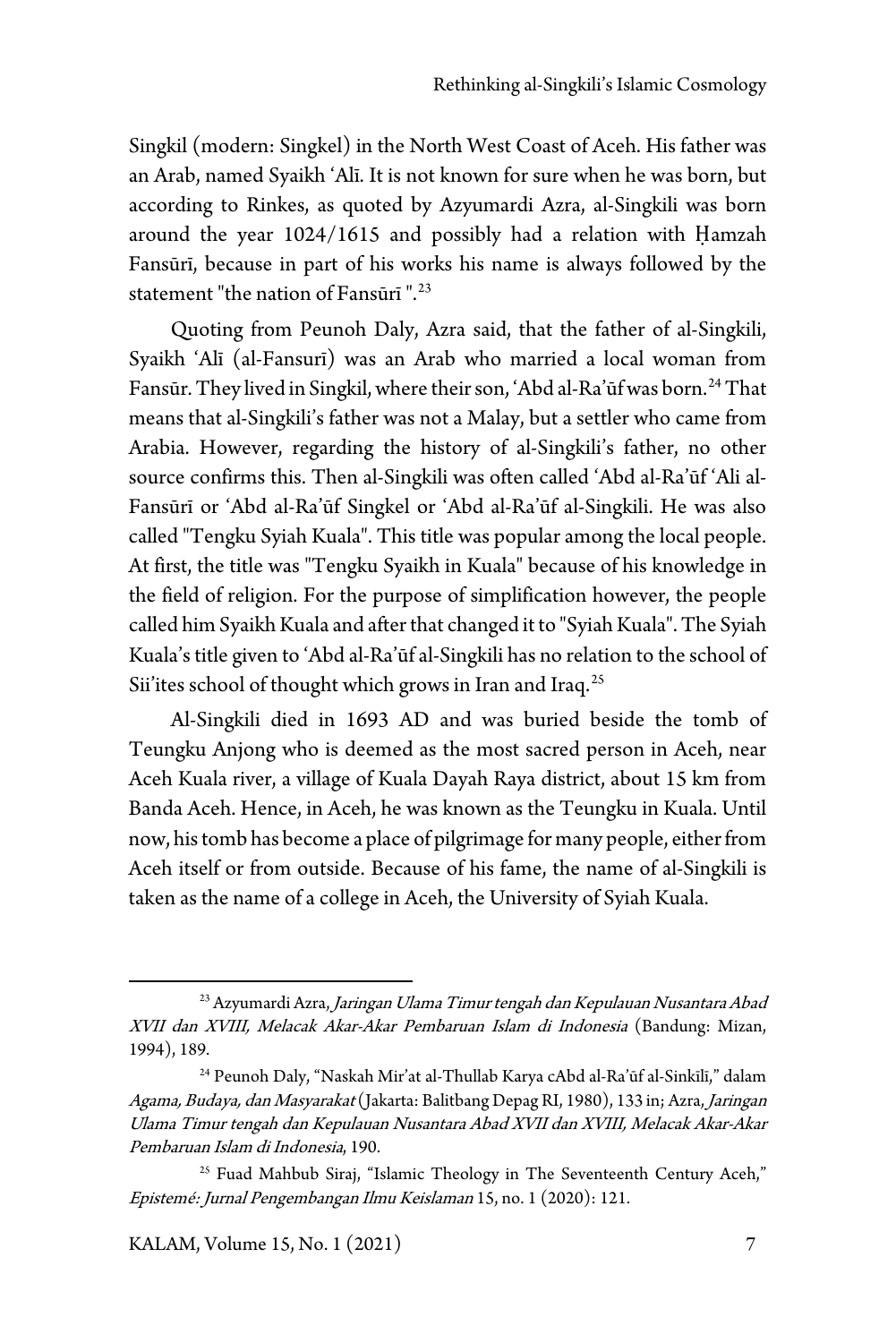Al-Singkili had produced many of essays and such of his works were written in Arabic and some in Malay. Many of his works are very famous in Malay. Some of his works are Tanbīh al-Māsyī al-Mansūb ilā *Ṭ*arīq al-Qushāshī; This book contains an explanation of the ontological relationship between *al-Haqq* and *al-Khalq*. The explanations given were intended, among other things, to answer questions such as the ontological status of alkhalq (universe) whether nature is identical with God or whether universe has no form at all? The opinion of al-Singkili to the problems above is revealed in this book, which is the only book written by him in Arabic. Kifāyah al-Mu*ḥ*tājīn ilā Ma*ṣ*rab al-Muwa*ḥḥ*idīn al-Qā'ilīn bi Wa*ḥ*dh al-Wujūd; The book consists of the explanation of concept of wa*ḥ*dāh al-wujūd. Daqāiq al-*Ḥ*urūf; This book contains the teachings of mysticism and theology. In the work of interpretation of the "four-line phrase pantheistis" of Ibn 'Arabī, al-Singkili emphasizes God's transcendence vis-a-vis human beings and nature, while recognizing the importance of intuition  $(Kashf)$  in a mystical way to understand the nature of God because of the limitations of human reason.

It is interesting to take note that among of the works of al-Singkili, almost all are entirely in the form of prose. There is one work in the 'genre' of poetry, the poem of ma'rifah, one manuscript of which was copied in Bukit Tinggi in 1859 AD. This poem suggests about the four components of the Islamic religion: Faith, *Islām*, Tawhīd and Ma'rifah. This poem also asserts that the four components of religion that will determine if a person is considered as the perfect man (Insān al-Kāmil).

According to Braginsky, the data shows that al-Singkili can be considered as the true successor of the tradition of writing of 'religiousmystical poetry' which previously has been initiated by Hamzah Fansuri. Braginsky's conclusion is quite interesting because he did not choose ar-Rānīrī as a suceessor of that tradition, although in the Bustān al-Salā*ṭ*īn for example, al-Raniri revealed many verses of poetry.

#### <span id="page-7-1"></span><span id="page-7-0"></span>C. The Teaching about Universe and Humans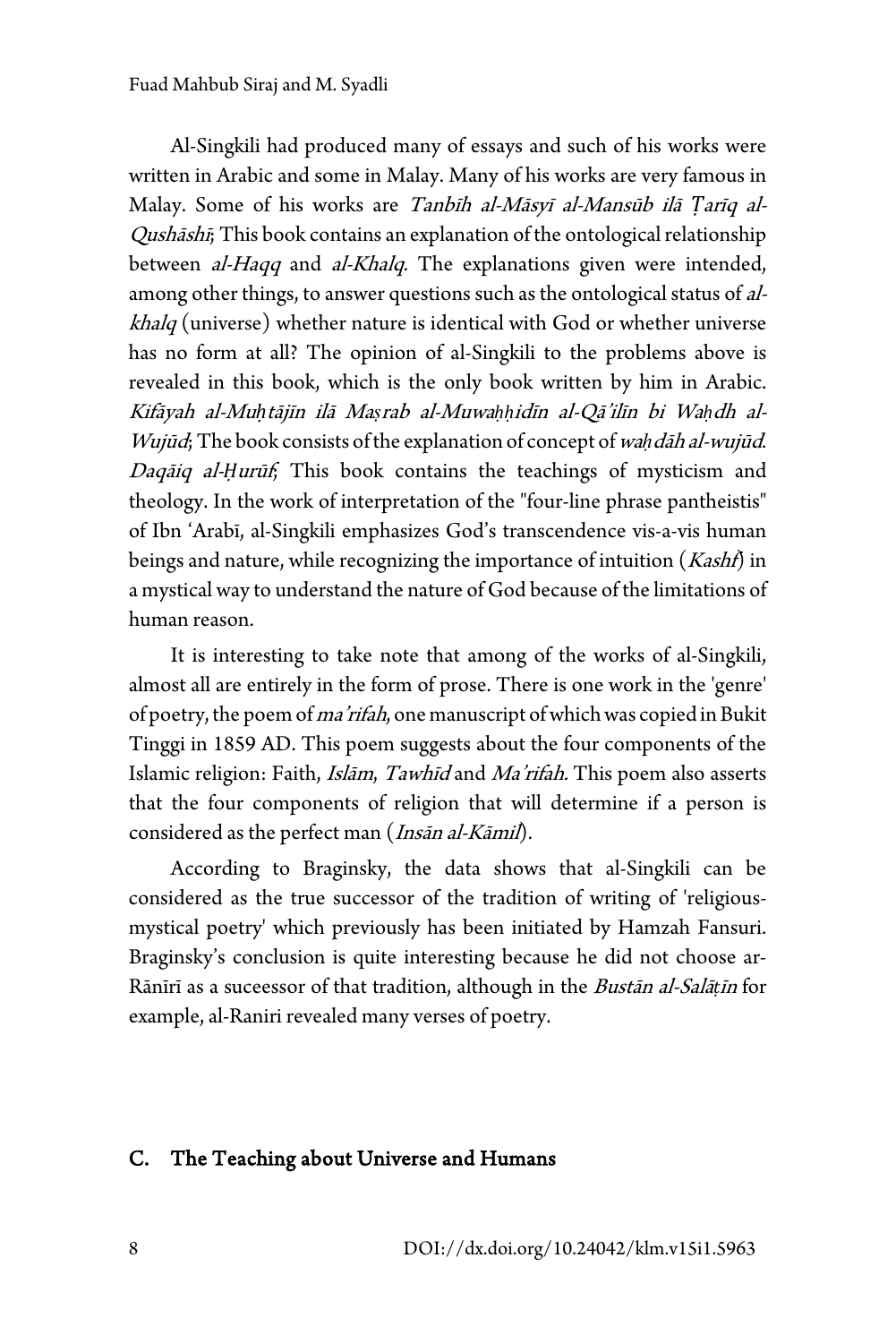As a scholar and expert in various fields of religious sciences, al-Singkili had written a variety of essays that covered the fields of Islamic jurisprudence, *hadi*s (prophet's tradition), Islamic mysticism, Qur'anic commentary, and other religious sciences.[26](#page-9-0) The doctrines of Sufism discussed by al-Singkili in Tanbīh al-Māsyī are distinguished into two types, i.e., the metaphysical doctrine and practical teachings. Cosmology is part of the metaphysical aspect, which is called by al-Singkili as the concept of creation.[27](#page-10-0) It comes from the Greek words, "cosmos" (composition or arrangement) and "logos" (science). More precisely defined as a rational principle, and best categorized as a branch of metaphysics, $28$  it discusses the origin of the universe and the processes of creation. It becomes one of the main subjects not only in Islamic philosophy, but also in Islamic mysticism.[29](#page-10-2) As a science examining the universe, cosmology can be found the Qur'an in many of its verses that talk about natural phenomena.<sup>[30](#page-10-3)</sup> The Arabic equivalence of the English word 'universe' is al-'ālam or 'alāmah, which means sign or address. Both words originate from the same root: 'i-l-m ('ain,  $l$ ām, dan mīm), which forms the word ' $ilm$  (knowledge). Another word with the same meaning is '*alāmah* or  $\overline{a}$ *yah*, which also means a sign.<sup>[31](#page-10-4)</sup> Therefore, according to al-Singkili, universe is created by Allah as a sign to know His Existence. He explained this with an analogy of universe with a khātam (stamp), the tool with which we understand that an object has had its owner or its creator. Al-Singkili wrote the followings:

> Universe, like some people's opinion, is the name for all objects except the *al-Haqq 'azza wa jallā*. The word universe is formed as it is because it is a name of something that became a tool to know the existence of God. Like the word khātam (stamp), which is used as a tool to know the being of thing stamped, universe is the name of a

KALAM, Volume 15, No. 1 (2021) 9

<sup>26</sup> Fuad Mahbub Siraj, 143.

<sup>&</sup>lt;sup>27</sup> Arif, "The Role of Shaykh Abd Al-Ra'uf Al-Fansuri In the Reconciliation Of Sufism And Shari'ah of 17th Century The Malay World," 207.

<sup>28</sup> Burhanuddin, Nunu, dan Usman Syihab, "Cosmological Dimensions in The Teachings of The Naqshabandi Sufi Order," Kalam 13, no. 2 (t.t.): 143.

<span id="page-8-0"></span><sup>&</sup>lt;sup>29</sup> Fuad Mahbub Siraj, "Tasawuf dan Kosmologi," *Hipius: Jurnal Ilmu Ushuluddin* 2, no. 1 (2014): 53.

<span id="page-8-1"></span><sup>&</sup>lt;sup>30</sup> Siti Nurjannah, "Kosmologi Dan Sains Dalam Islam", Akademika: Jurnal Pemikiran Islam 18, no. 1 (2013): 109–22.

<sup>&</sup>lt;sup>31</sup> Noer, Ibn al-'Arabi: Wahdat al-Wujud Dalam Perdebatan, 59.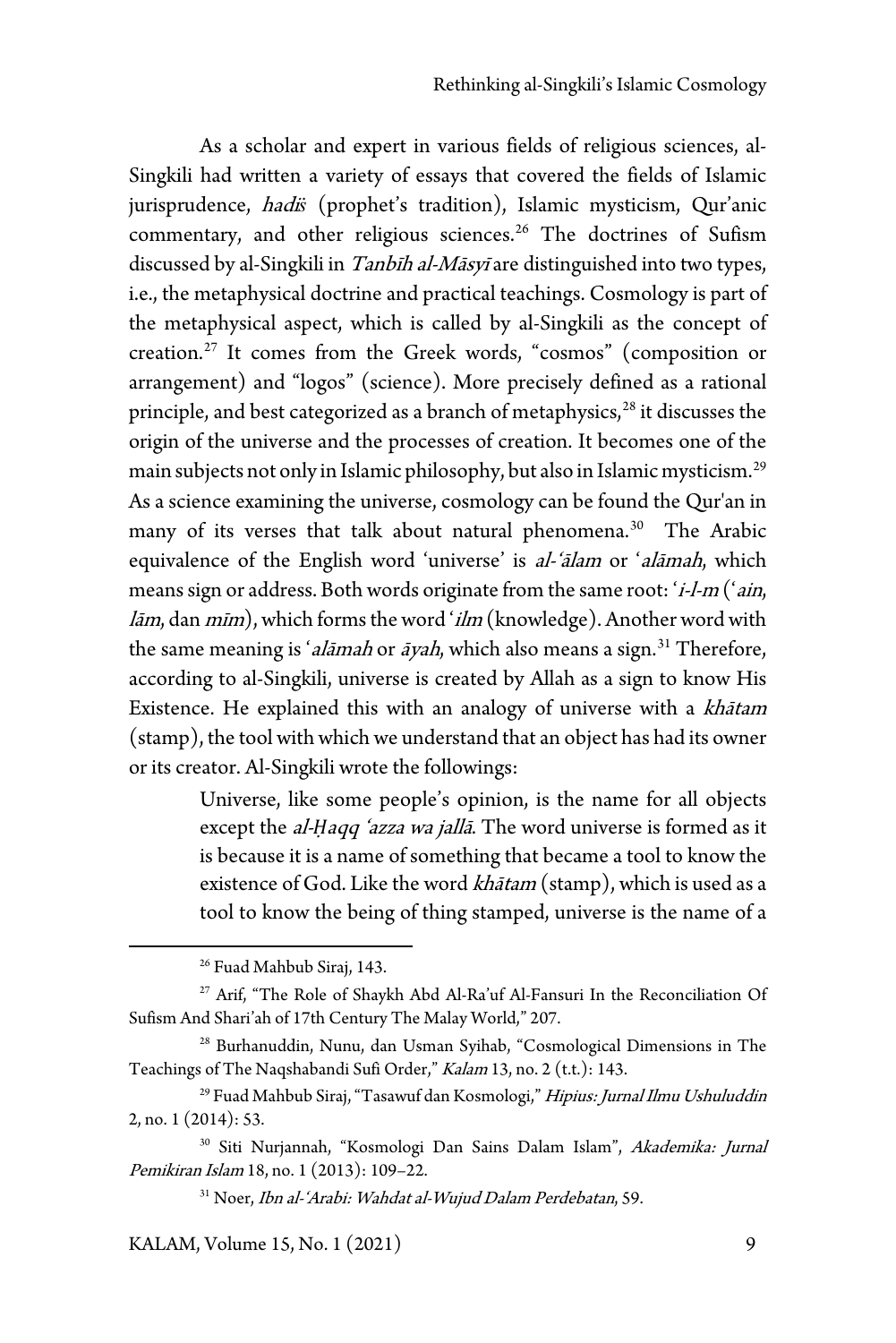tool to know the existence of Allah, because that existence of Allah is evidence that shows the existence of Allah ta'ālā. $32$ 

Al-Singkili stated that this universe was not created from nothing to being (*creatio ex nihillo*), but rather through an emanation. He said:

> Students, please be understood that everything is not created by al-*Ḥ*aqq (SWT) from nothing to being, but rather with His Ra*ḥ*mah" (grace). Allah said, "Then, with the Ra*ḥ*mah of Allah, Allah makes and creates everything appropriate to His divine Knowledge at the beginning in an orderly manner.<sup>[33](#page-11-0)</sup>

With the Ra*ḥ*mah of Allah (SWT), universe and its content, including human, become exist. Al-Singkili quoted the statement from one of his teachers in Bulghah al-Masīr.

> In the end, the existence of universe does not stand by itself, but is created through emanation (fay*ḍ*). It is understood here as how knowledge is emanated from God. This way, the universe is not the real substance of God, because it is a new being. Yet at the same time it is not totally different from Him either, because it is not the second being that stands by itself outside the God. This is because, since the eternal times, no one has accompanied God for He is the first Being before any other things were created. Such has been the case until now. In other words, universe is a novel being, because it created through the emanation of His Being: it is not the being that accompanies God, but the being that was created by God. So, the universe is not in the same stage with God, but under the stage of  $God.<sup>34</sup>$  $God.<sup>34</sup>$  $God.<sup>34</sup>$

The concept of fay*ḍ* (emanation) is similar to what Ibn 'Arabī has called *tajallī*, as they share the same meaning. The concept of *tajallī* by Ibn 'Arabī is based on the view that God in His alone (before the universe exist) wanted to see Himself outside of Himself (universe). Therefore, He created this universe. Thus, this universe is a mirror of God. When He wants to see

<span id="page-9-0"></span><sup>32</sup> Abd al-Rauf al-Sinkili, Tanbīh al-Māsyī al-Mansūb Ilā *Ṭ*arīq al-Qusyāsyī (Jakarta: National Library, n.d.), 2–3. and the library of the Leiden Universitas (Cod. Or. 7030 and Cod. Or. 7031]. Next will be state as al-Sinkīlī, Tanbīh al-Māsyī.

<sup>33</sup> Al-Sinkili, 16.

<sup>34</sup> Al-Sinkili, 6.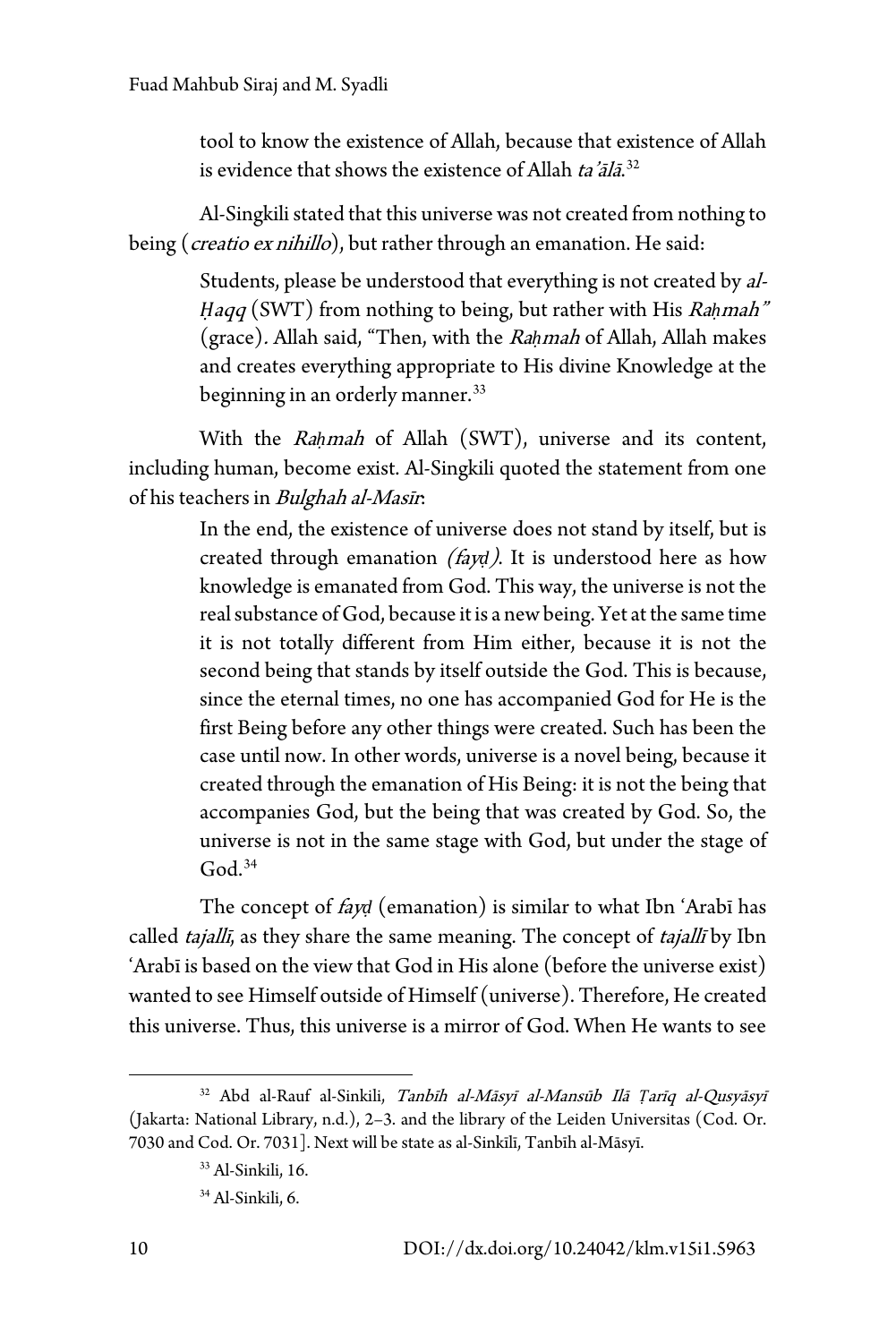Himself, He sees the universe. Through that mirrors He also manifests and introduces His Face. On the other hand, God is "the Hidden Treasure" that cannot be known except through the universe. This idea is based on a hadī*ṡ* Qudsī: "Kuntu kanzan makhfiyyan fa ah babtu an u<sup>c</sup> rafa fa khalaqtu al-khalq fa bī $\epsilon$ arafūnī, which means, "I was the Hidden Treasure and wanted to be known, so I created a creature through which they knew about Me". This hadith means that the creation of the universe is a path that is done by God in order for him to become known. The creation of universe, in other words, is equal to *tajallī* (manifestation).<sup>[35](#page-12-0)</sup>

Tajallī can be interpreted as a process of creation in which God manifested His Self onto His creatures.<sup>[36](#page-12-1)</sup> The occurrence of *tajallī*, or the creation of universe is made possible because God wanted to be known by His creatures. In other words, it is God's desire to see 'His Self' that has become the cause of creation of the universe. Universe is referred as a mirror to see His self. All in all, "universe" is a sign that indexically refers to the existence of the creator, who is the One Allah. Without His tajalli, the universe will never exist.

Ibn 'Arabī drew his term from Plotinus' "emanation" (fay*ḍ*), which is synonymous to *tajallī*. However, 'Arabī's term of emanation is distinct to that of Plotinus', understood as a condition in which the One is set to present upon a thing, which will present upon another thing, and upon another thing until this presence becomes a cycle. "Emanation" for Ibn 'Arabī is understood as *tajallī*, or a manifestation of *al-Ḥaqq* (the ultimate reality) in a form that is different from Him, that is, from less concrete creatures to more concrete ones. The ultimate reality shows His Self directly in many different forms. [37](#page-12-2)

<span id="page-10-3"></span><span id="page-10-2"></span><span id="page-10-1"></span><span id="page-10-0"></span>In his explanation on the concept of emanation, al-Singkili often mentioned two terms: the fixed entity (al-a'yān al-*ṭ*ābitah) and the potential entity (al-a'yān al-khārijiyyah). Both entities according to him are the shadow of God. The fixed entity is a direct shadow of God's essence, while the potential entity is the shadow of the fixed entity itself. Thus, it can be concluded that any things other than God (universe) come from Him, and

<span id="page-10-5"></span><span id="page-10-4"></span><sup>35</sup> Noer, Ibn al-'Arabi: Wahdat al-Wujud dalam Perdebatan, 57–58.

<sup>36</sup> Noer, 57.

<sup>37</sup> Noer, 61–62.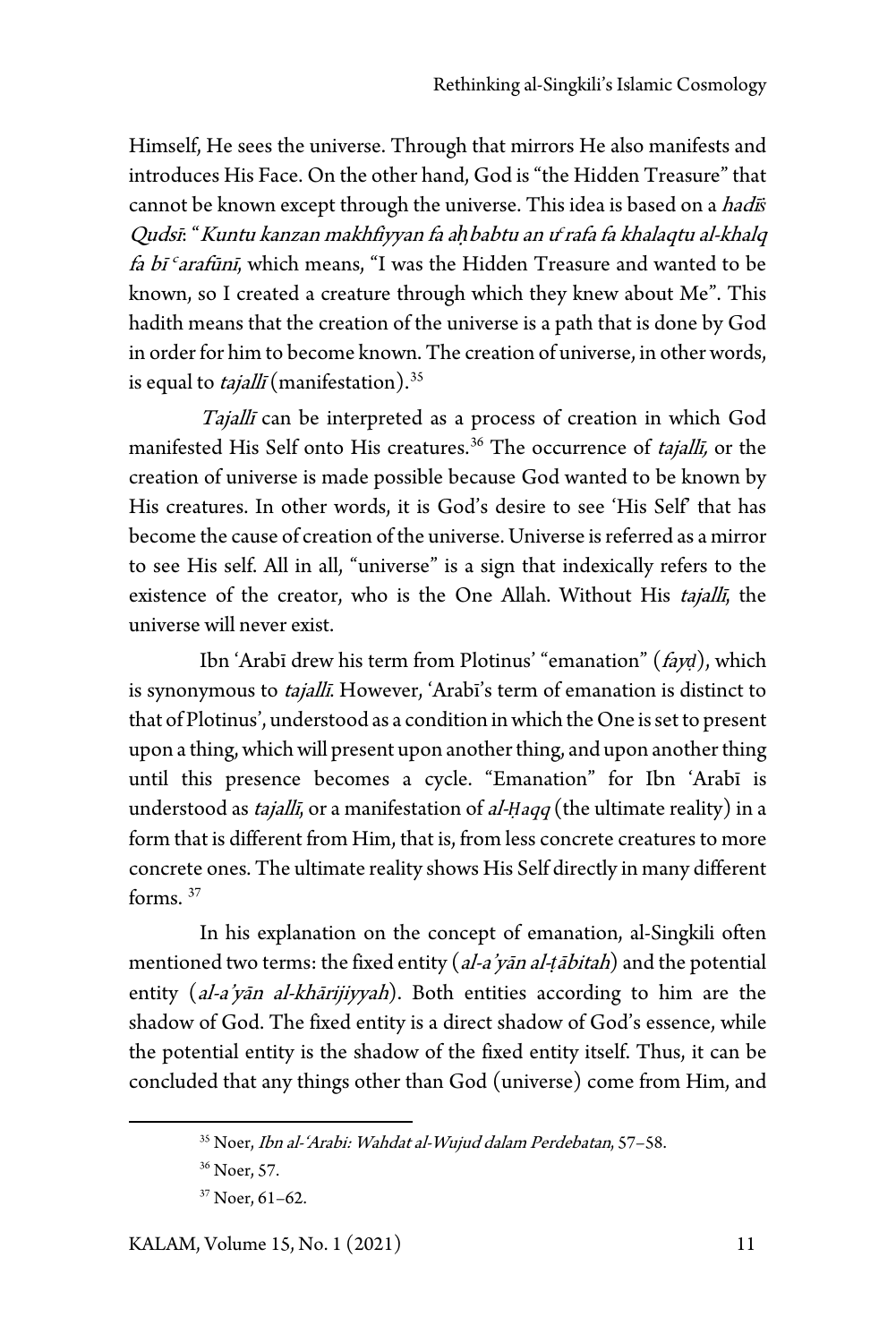the existence depends on His existence. In Kifāyah al-Mu*ḥ*tājīn, he explains about this as follows:

> "... so, a'yān *ṭ*ābitah (the fixed entity) is the shadow of the Substance of al-*Ḥ*aqq (the True Reality). Thus when all influences and laws of <sup>a</sup>'yān *ṭ*ābitah (the fixed entity) are becoming visible upon a'yān khārijiyyah (the potential entity), then a'yān khārijiyyah (the potential entity) becomes the shadow of a'yān *ṭ*ābitah (the fixed entity) too."

Considering al-Singkili's explanation above, it seems that he drew his theory from the concept of tajallī developed by Ibn 'Arabī. As such is evidenced by the fact that Ibn 'Arabī has divided his concept of tajallī into two types: the most Holy emanation (al-fay*ḍ* al-aqdās) and the Holy emanation (al-fay*ḍ* al-muqaddas).

Al-fay*ḍ* al-aqdās (the most Holy emanation) is an emanation that takes place at the martabat wā*ḥ*idiyyah (the essential stage). Usually it is called as the essential self-disclosure (al-tajallī al-*ż*ātī) and the mystical selfdisclosure (*al-tajallī al-ghaibī*). This is the stage for the first disclosure or the first determination (ta'ayyun al-awwāl), also known as the tajallī stage of the attributed substance and His Asmā (Names). At this stage, al-*Ḥ*aqq does not show His Self before many things, but only to His Self alone. This ta'ayyun (determination) only exists in the intellectual levels, not in the empirical entities. This reality is similar to what was explained by al-Singkili in Kifayah al-Mu*ḥ*tājīn, as "the fixed entity" (al-a'yān al-*ṭ*ābitah).[38](#page-13-0)

Fay*ḍ* al-muqaddas (the Holy emanation) is the emanation that takes place at *martabat tajallī syuhūdī* (the empirical self-disclosure), also known as the existential self-disclosure (*al-tajallī al-wujūdi*) and *ta'ayyun alṡ*āni (the second determination). On this stage, the permanent entities appear from the potential entity which exists from the rational universe to the empirical universe (min al-'ālam al-ma'qūl ilā al-'ālam al-ma*ḥṣ*ūs), or the appearance of what is potential in the form of actuality. This reality is similar to what was explained by al-Singkili Kifayāh al-Mu*ḥ*tājīn, as the potential entity (al-a'yān al-khārijiyyah).<sup>[39](#page-13-1)</sup>

<span id="page-11-0"></span><sup>38</sup> Noer, 62.

<span id="page-11-1"></span><sup>39</sup> Ibid., 62–63.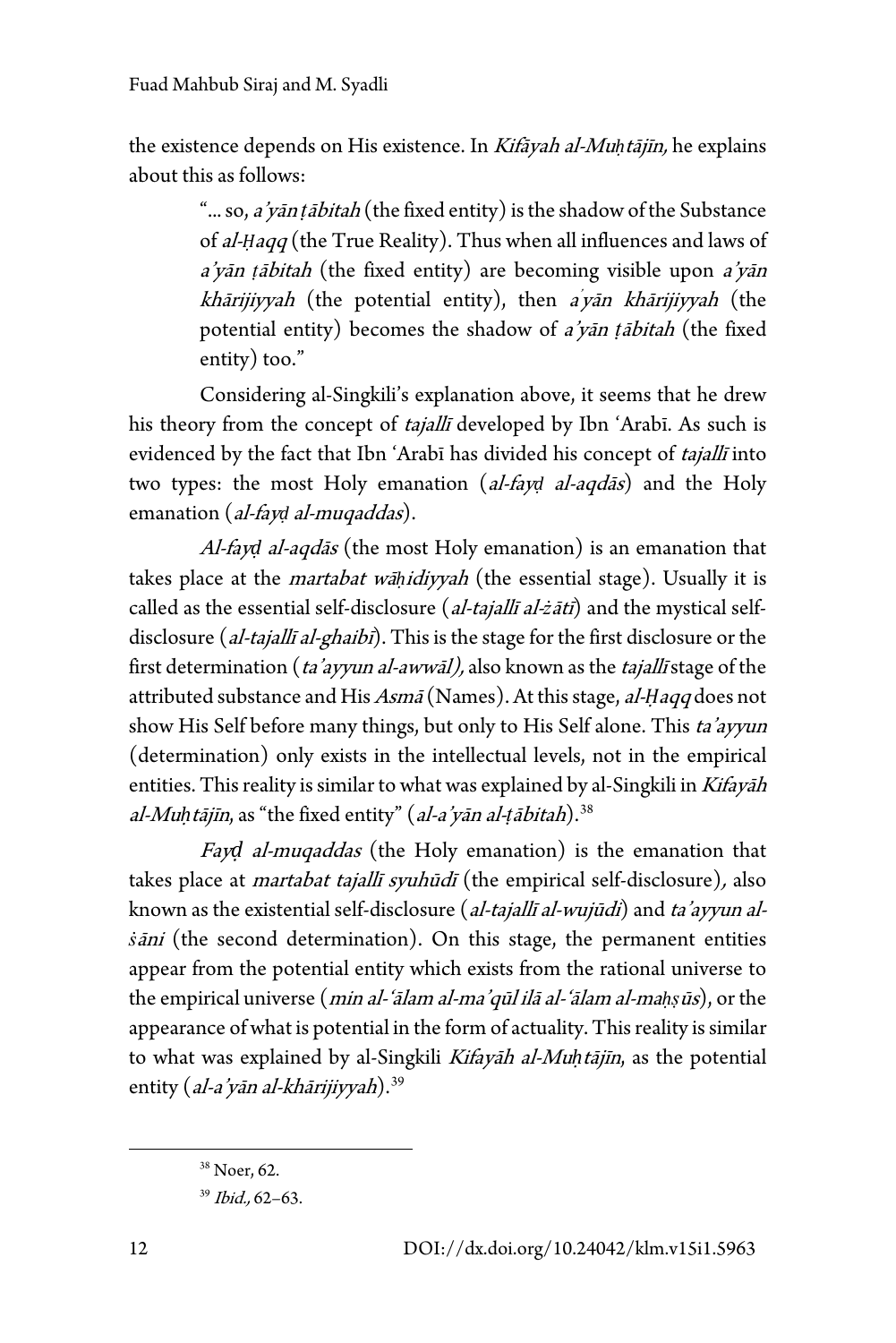The universe was created by Allah from the so called Nūr of Muhammad (the Light of Muhammad). Before everything was created by Allah, universe was on the Divine Knowledge of Allah, or called al-a'yan al*ṭ*ābitah (the fixed entity). It is the shadow of the Substance of Allah. After the change of al-a'yān al-*ṭ*ābitah into al-a'yān al-khārijiyyah (th epotential entity), al-a'yān al-khārijiyyah becomes the shadow of the owner of that shadows, and He is not other than God. Al-Singkili quotes the hadī*ṡ* of Muhammad SAW:

> The first creature created by Allah was the rū*ḥ* (the spirit) of Muḥammad SAW, as informed by a hadith tradition in which the Prophet was asked by Jabir about the first creature created by Allah. At that time the prophet answered: Hi Jābir! Before creating any things, Allah had created the light of your prophet from His light, then He span that light with His power according to His will, and at that time there did not yet exist the *lauh* (sheet), pen, heaven, hell, angels, sky, earth, sun, moon, jin, or even humans. So, when Allah wanted to create other creatures, he divided that light into four parts. From the first part, He created a pen; form the second He created *lauh*; and from the third He created ' $arsy$  (throne). And for the fourth part, He further divided it into another round of four parts. The first is *ḥ*amālah al-'arsy (the buffer to the throne 'arsy), the second is the throne, and at the third is the angels. Then the fourth part is further divided into another four parts. From the first part of it He created the sky, from the second part is the earth, and from the third part are the heaven and the hell. Then the forth part is further divided into four parts. From the first part of it He created the light of the Muslim vision, the second part of it is the light of heart, that is the *ma'rifah* to Allah, and the third part of it is the light of humanity, that is the light of tawhid, lā ilāha illā allāh mu*ḥ*ammad rasūl Allāh.<sup>[40](#page-14-0)</sup>

<span id="page-12-1"></span><span id="page-12-0"></span>Azyumardi Azra states, "in Kifāyah al-Mu*ḥ*tājīn, al-Singkili defended the transcendence of God to His creatures. He rejected the opinion of Wujūdiyyah that emphasizes the immanency of God over the creatures. He explained that before God created the universe (al-'ālam) He always thought about His Self alone, that caused the creation of nūr

<span id="page-12-2"></span><sup>40</sup> Al-Sinkili, Tanbīh al-Māsyī, 16–17.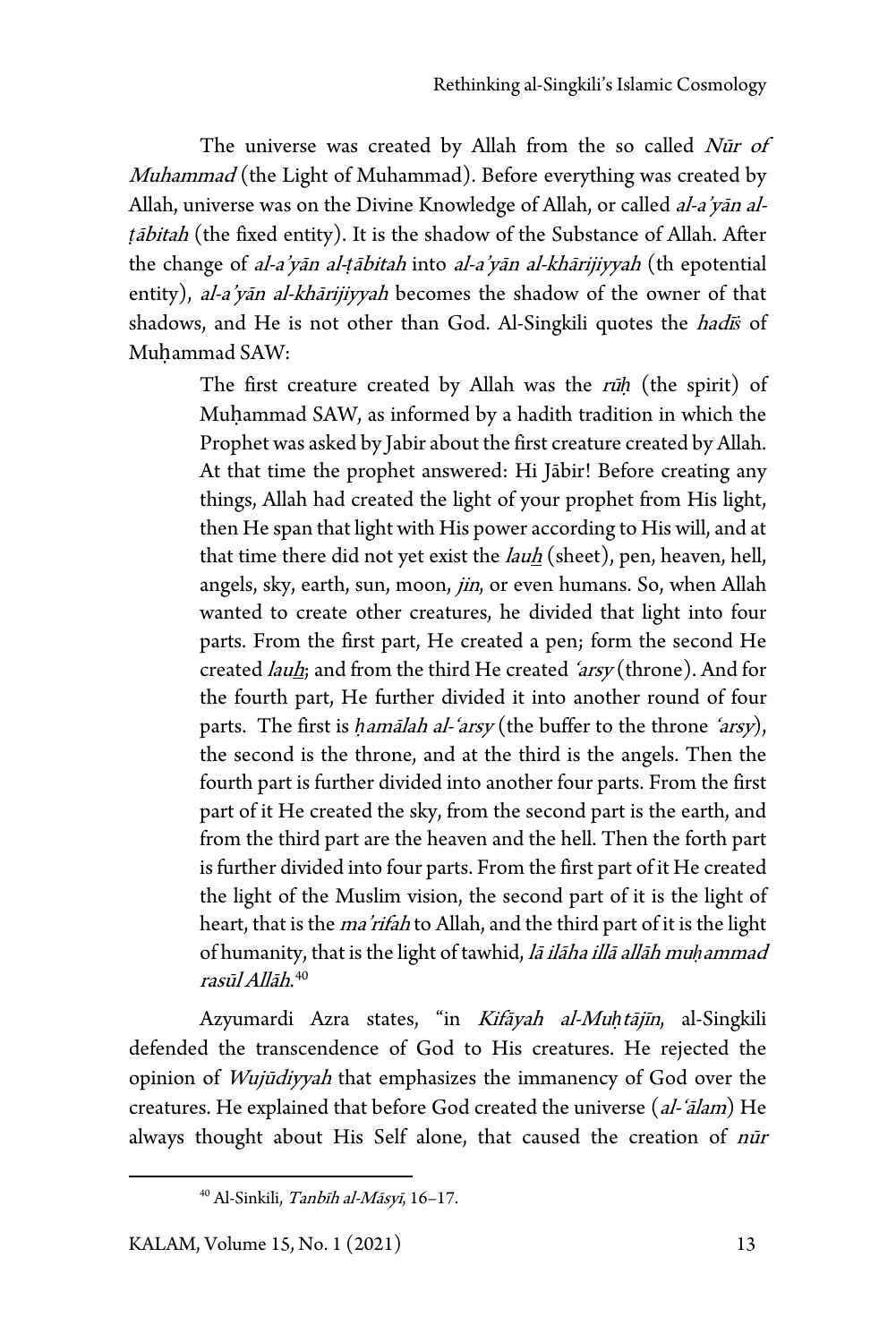Mu*ḥ*ammad (the light of Muhammad). From that nūr Mu*ḥ*ammad God created the fixed entity (al-a'yān al-*ṭ*ābitah), that is the form of the universe, that becomes a source from outside of the potential entity (al-a'yan alkhārijiyyah), the creatures on the concrete form. Al-Singkili concludes that even though *al-a yān al-khārijiyyah* is the emanation from the essential being or existence, they are different from the God Himself: the relation of both is like the hand and shadow, the latter is different from the former. We can see that al-Singkili has tried to confirm the transcendence of God over the creatures.

In his account about God's transcendence, al-Singkili has tried to explain to the followers of the essential *wujūdiyyah*, which emphasizes God's immanence in the creation, that God is neither fully immanent, nor identical to the creatures: but God is different from His creatures. The concept of immanency and transcendence was also discussed by Ibn 'Arabī, especially through his statement of "He and not Him", "tanzīh and tasybīh". Evidence to al-Singkili's borrowing of 'Arabī's concept of "tanzīh and tasybīh" can be seen in the quotation below:

> As much as this universe is not squarely the Substance of God (*ż*āt al-*Ḥ*aqq), due to it being a creation, it is not totally different from Him either. The universe is not the second being that stands alongside the God.<sup>[41](#page-15-0)</sup> "... that was our intention, this universe is not God *(al-Haqq Ta'ālā)*, but it is at the same time not different from God…" This universe is different from God, event tough it does not really separate from Him, because separation requires two independent beings, whereas the One who is Super Independent (*qiyāmuhu binafsihi*) is only God, the One and the Almighty.  $42$

Al-Sinkili's concept of God's transcendence above can be explain through the following examples:

> The first example is a mirror's reflection. If a man stands in front of a mirror, he will see that the right side of his reflection on the mirror is in fact his left side, and vice versa. Moreover, if the man stands in front of many mirrors, these mirrors will reflect several figures, who are in fact a reflection of a similar person. The second example is the

<span id="page-13-1"></span><span id="page-13-0"></span><sup>41</sup> Al-Sinkili, Tanbīh al-Māsyī , 6.

 $42$  Ibid.,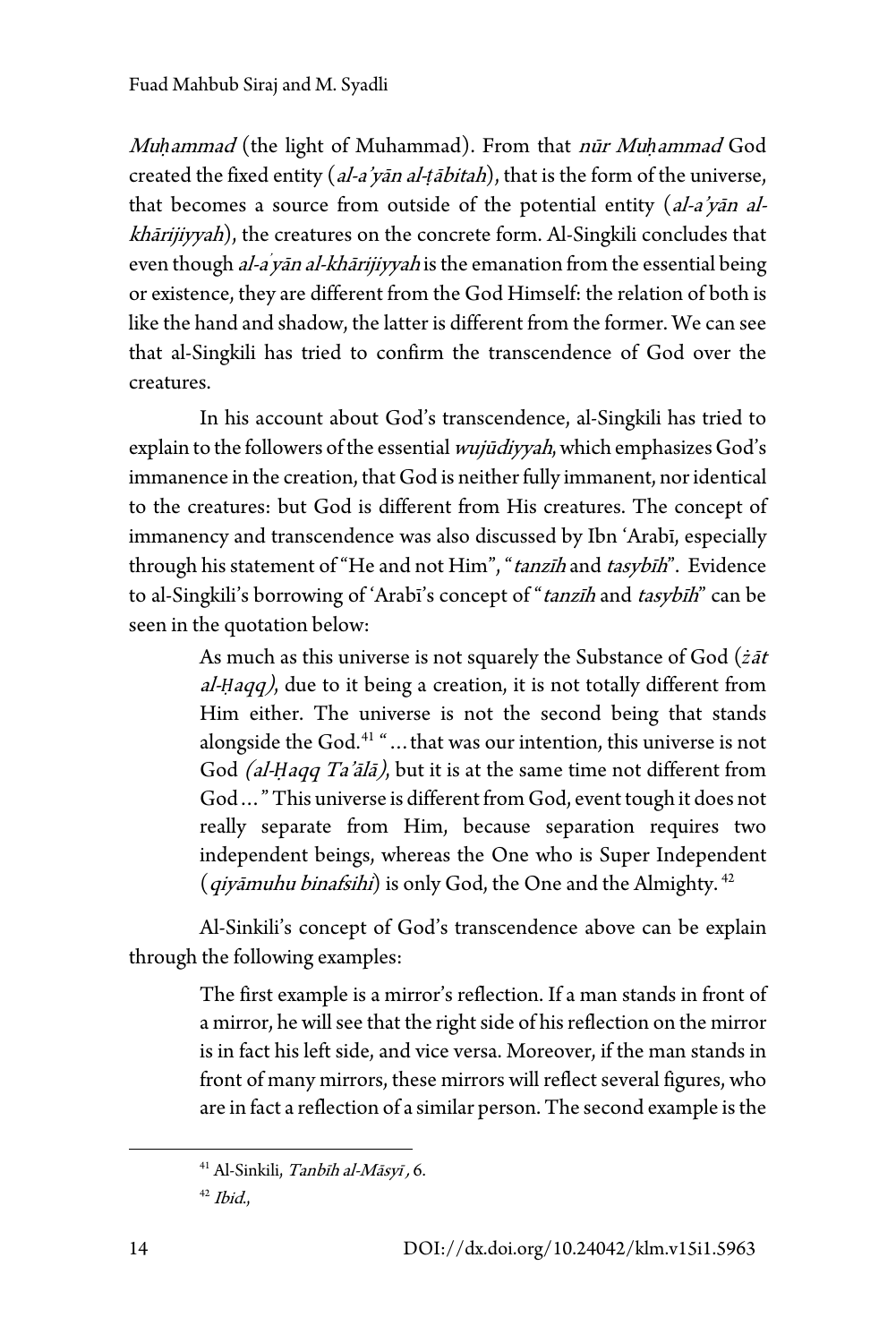relationship between a hand and a movement of that hand. A movement of a hand is not the hand itself but only part of the hand. The third example is a man who is knowledgeable in writing Arabic letters. Before he is able to write Arabic letters on a white board, the letters have been fixed (*ṡ*ābit) inside his knowledge. Knowledge always stands on its substance and is erased only from its inside. The essence of the Arabic letter is not the man's essence (despite the letters have resided inside his knowledge): the letters remain the letter, and the man remains the man. This example is aptly justified by the following maxim: "Fa al-kullu Huwa al-Haqq", which means, 'the presence of all things is but a manifestation of the Most Righteous One.

According to al-Singkili, humans are part of the universe, because universe includes all things other than *al-Ḥaqq*. Therefore, the universe is also a shadow of al-*Ḥ*aqq, or a shadow of His shadow. As he said, "If it is related to al-*Ḥ*aqq, the universe is like shadow. It is not the other essence that stood apart from the essence of Allah, which has been observable since the beginning, and when later He has had a being. Thus, according to this concept, human is a shadow to al-Haqq, or a shadow of His shadow".<sup>[43](#page-16-0)</sup>

Al-Singkili acknowledged that humans in their stage of being a God's servant can ascend to stages closer to God (*taraqqī*). But essentially, when they do it, they are still and will always be a human, a God's creature. Just like God when He descends from spirituality to universe through the process of tanazzūl, He is essentillay still a God, or Khāliq, the creator. It means that the essence of humanity will not change into the essence of Allah, and vice versa, even though at the beginning (of the creation?): $44$ 

> Syaikh Muhy al-Dīn gave some explanations over the hadith stating that every God's creature is created from the light of the prophet Muhammad PBUH, who is the primary being and the noble one close to Allah, and also the leader of all beings. In his explanation, the Syaikh said, "based on this hadī*ṡ*, it is clear to you, that the prophet is identical to all universes, and that seen from the perspective of its unity, every part of the universe is a picture of the prophet. On the other note, seen from the perspective of its

 $43$  *Ibid.*, 3.

<span id="page-14-0"></span> $44$  Ibid., 9.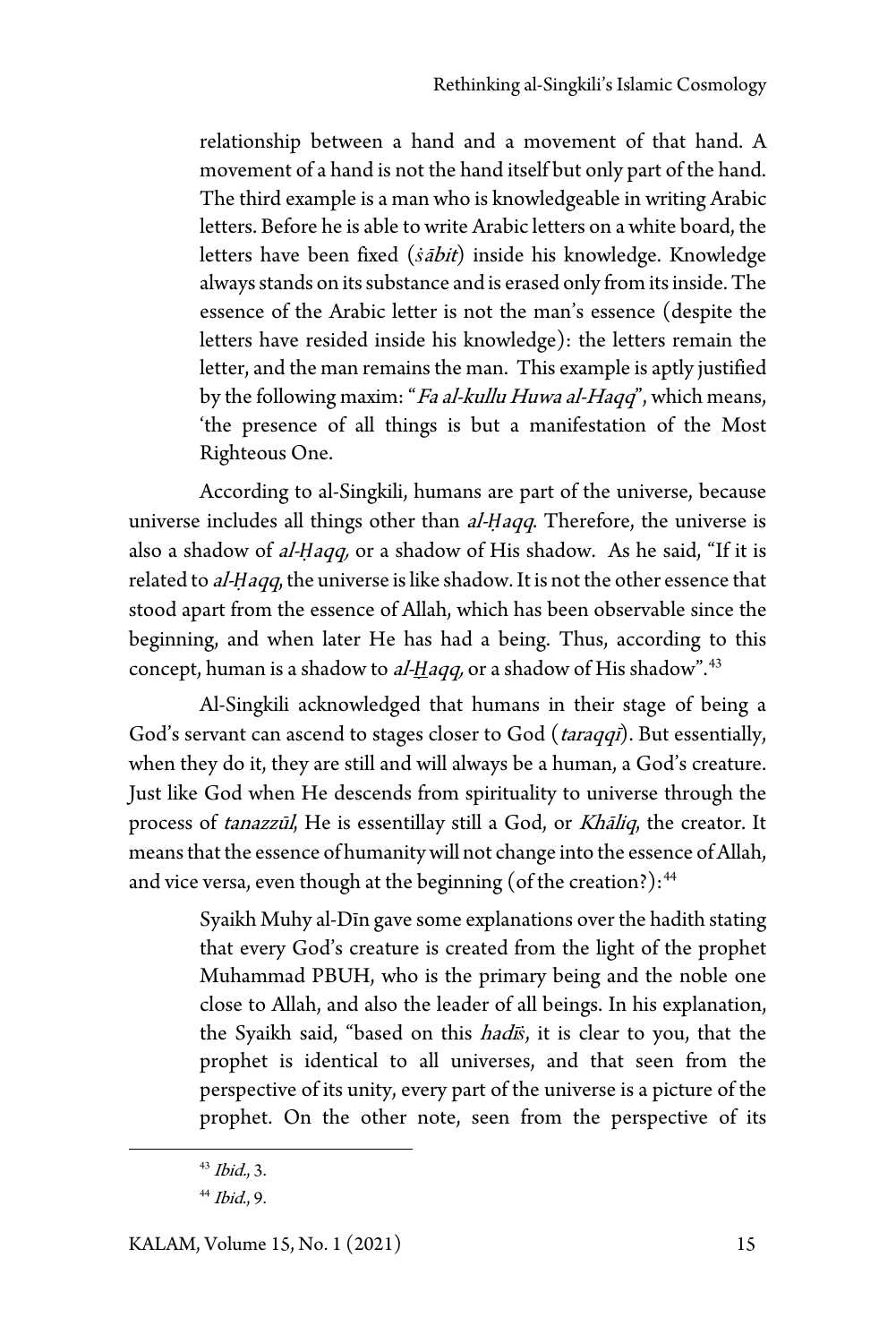distinction and dependence, universe is part of the prophet, of its parts, and of what's other than itself, because the light of the prophet that manifests in the form of reason is the foundation of the creation of the universe, as you might have known.<sup>[45](#page-17-0)</sup>

#### D. The Ontological Relation between God and Universe

From the explanation above, we can draw an ontological relation between God and universe. In the concept of wa*ḥ*dah al-wujūd, the ontological relation between God and universe is the main theme. As I have explained before, the definition of wa*ḥ*dah al-wujūd or the Tau*ḥ*īd wujūd is an ism which forms a belief that the ultimate being or the ultimate existence is only one, that is the existence of God, thus suggesting that what other than God does not exist (or that their existence is relative). This definition, however, has triggered several questions for debate, such as the followings: "Does the universe not have a form of being at all?", and "Is the universe identical to God?".

Al-Singkili began his description by explaining the meaning of the universe. In summary, he recognized the universe as everything other than al-*Ḥ*aqq, because it is bound to the mumkināt attributes (the possible attributes).<sup>[46](#page-17-1)</sup> From his definition, it is clear that he wanted to emphasize the transcendence of God to the universe. But he did not stop at that definition. He continued his explanation by stating, "And if it is related to al-*Ḥ*aqq, the universe is like His shadow, it is not the other of essence beside the essence of Allah that has been known at the early time, and then has a being".[47](#page-17-2)

Al-Singkili embraced changing opinions with regards to the relation between God and the universe. At first, he emphasized God's transcendence over His creation. Yet, later in his life he did not refuse that the universe is not totally different from God, because it is in any way a shadow of His shadow, as he has explained before through the concept of emanation. To strengthen his view, al-Singkili quoted what Ibn 'Arabī said in his Fu*ṣ*ū*ṣ* al-

<sup>45</sup> Ibid., 17–18.

<span id="page-15-0"></span> $46$  *Ibid.*, 3.

<span id="page-15-1"></span> $47$  *Ibid.*, 3.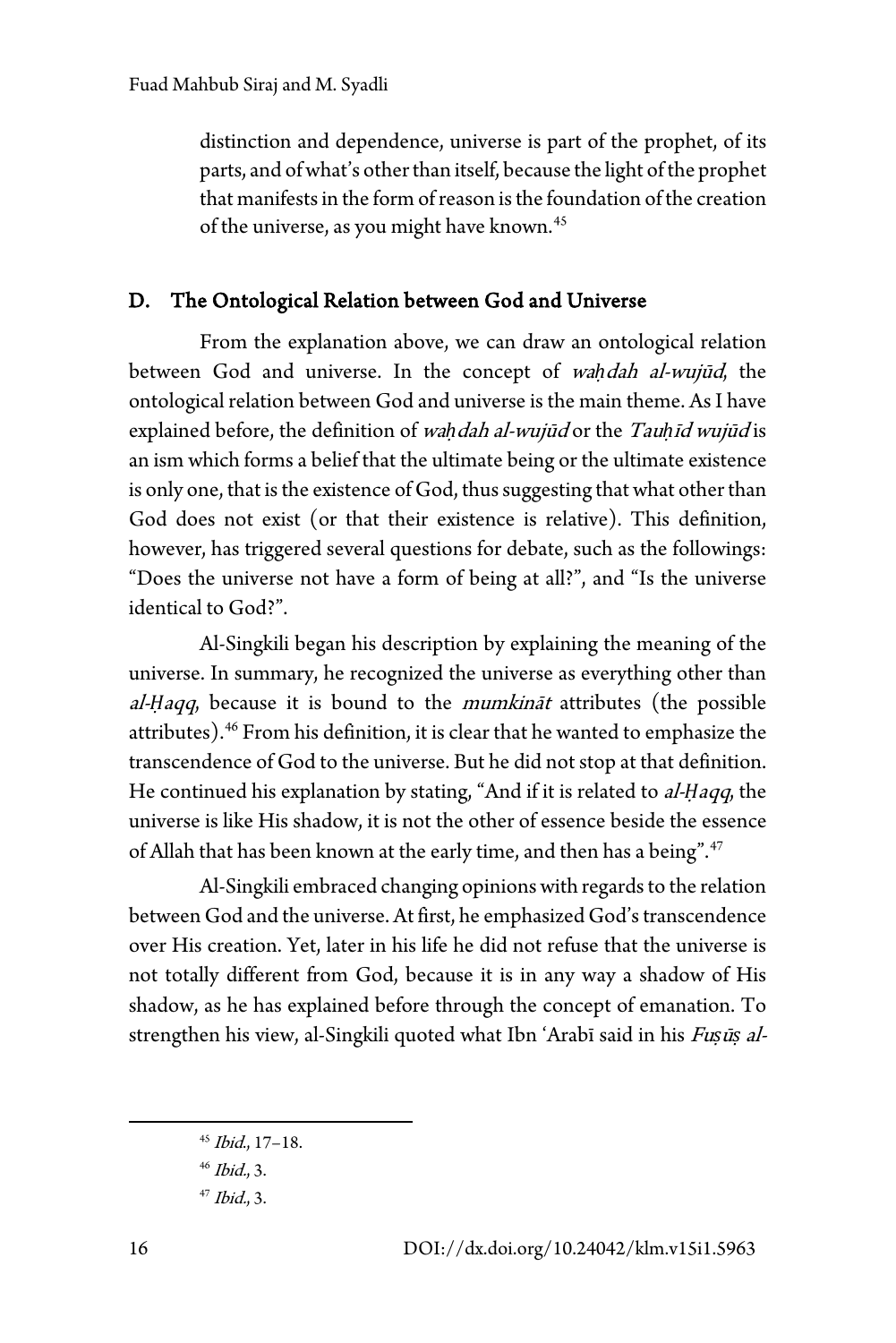*Hikam*, "our potential is essentially the shadow of Allah, no other than  $H<sup>2</sup>$ .[48](#page-18-0)

Al-Singkili continued his explanation by saying that "the shadow will not become the existence, but become a being or an existence of the owner of the shadow. Therefore, the existence of a being largely depends on the being of the owner of that shadow. So, because the existence of a shadow depends on other's existence, then that other's existence is the ultimate existence, so are other elements related to that existence".<sup>[49](#page-18-1)</sup> So the shadow and the source of the shadow are essentially one. Nevertheless, although they are one, they still have differences and similarities. He continued saying, "With that belief, you know that this universe belongs to al-*Ḥ*aqq, and because of His existence this universe can exist, as was told by the Prophet Muḥammad PBUH, "wa mā na*ḥ*nu illā bihi wa lahu", which means "And we all exist is because of Him, and for Him".<sup>[50](#page-18-2)</sup> It means that the universe and its content are other than God Himself. Our beings, or our existence, is a relative being, because the ultimate beings or the ultimate existence is the existence of *al-Haqq*. This is what he meant by his concept of *tasybīh al-Haqq* with regards to His creation.

After explaining the side of tasybīh between al-*Ḥ*aqq and al-khalq (the creation), al-Singkili continued his explanation by saying that, "this universe is not the true essence of *al-Haqq*, because if so, then it will break the kalam (Speech) of Allah "Who has created everything", because it is impossible for a creature to create his own substance. Allah said to Prophet Muhammad (SAW), Let say (O Muhammad)! Allah is the creator of everything", He does not say, "and Allah is the creator for Himself". Also, Allah said, "All praise be to Allah, God all of the nature", He does not say, "All praise be to Allah, God who creates His own substance".<sup>[51](#page-18-3)</sup>

These explanations are evidence to al-Sinkili's concept of tau*ḥ*īd *ż*āt, which believes that Allah is *Wājib al-Wujūd*, the one true God that has neither duality, nor plurality, nor similarity.

- $48$  *Ibid.*, 3.
- $49$  *Ibid.*, 4.
- <span id="page-16-0"></span> $50$  *Ibid.*, 4.
- <span id="page-16-1"></span> $51$  *Ibid.*, 4.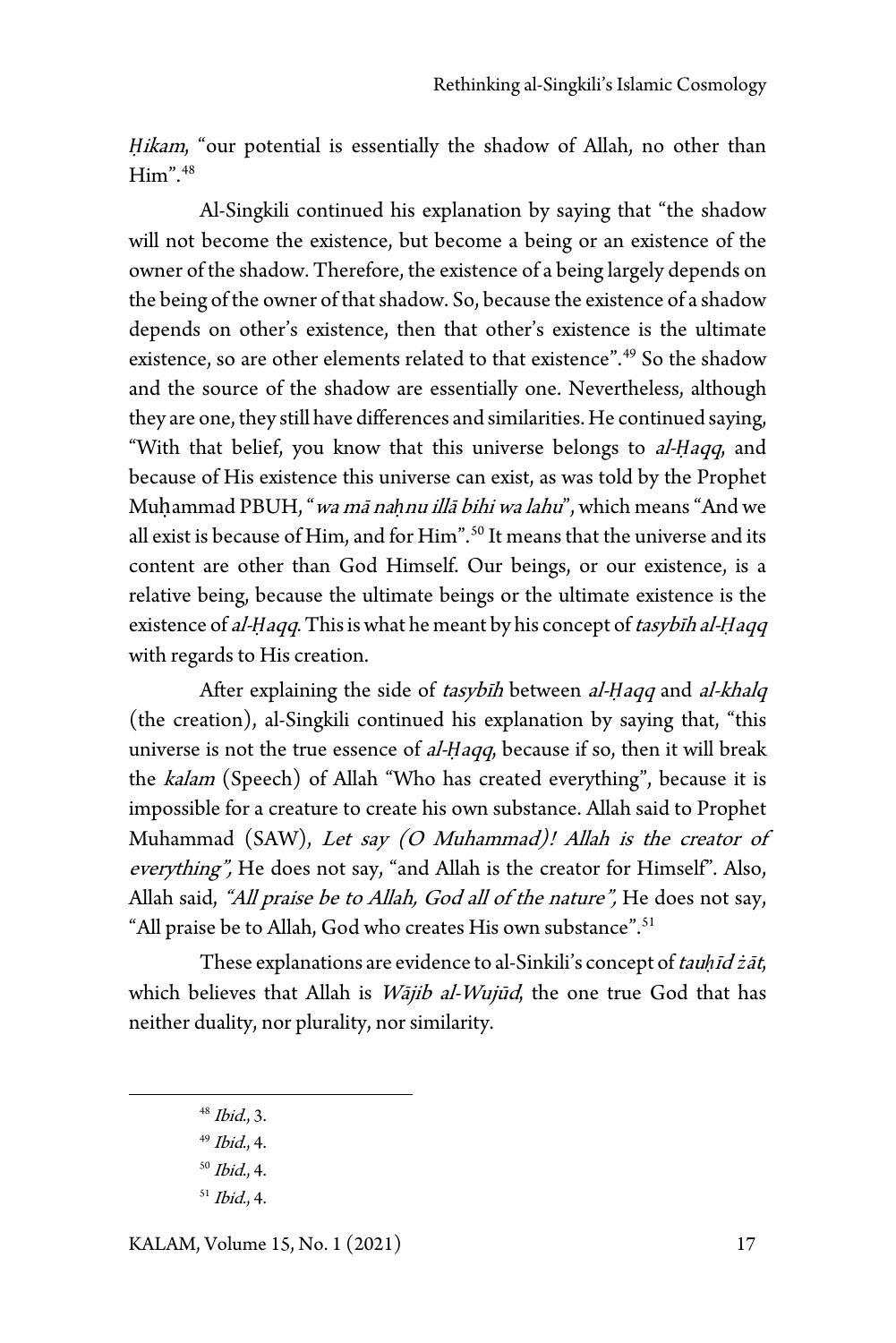The next evidence supports al-Singkili's concept of tau*ḥ*īd ulūhiyyah, that is an attitude that embraces the oneness of God, worshiping no other beings than the God Allah. In these regards, al-Singkili states, "the other evidence is that if universe is an ultimate essence of God, He will not impose upon the universe a set of heavy legal obligations such as fasting et cetera"[52](#page-19-0)

The evidences have shown that the universe that is not truly the substance of Allah is human. If human beings wants to create something that they do not have, then they say "be!" and that things cannot become into being, of course they will be aware that they are not truly the substance of Allah, because if they really are, it is confirmed that anything that they said will be created and exist, because the Qur'an has said, "If He has a will, He will only say to it: Be! Then it will be". So, it cannot be the things commanded by the man. It is evident that this universe is not truly the essence of Allah. For one thing, the creation of no things is due to the lack of synchrony between the will of human beings and the will of *al-Haqq*."<sup>[53](#page-19-1)</sup> This argumentation is called by al-Singkili as Tau*ḥ*īd Af'āl. For him, Tau*ḥ*īd Af'āl is a belief that Allah is the creator, the ruler and the controller of the universe.

All of these evidences show that universe is different from God, although it is not really separate from It too. Because separation needs two beings that are equally independent, whereas the being that can stand on itself is only Allah the One. This is the relation between al-*Ḥ*aqq and al-khalq according to al-Singkili. Both of them are the same but also different, or different and same at once. Al-Singkili got that understanding from Ibn ' Arabī, especially from his thought about wa*ḥ*dah al-wujūd, evidenced by the fact that al-Singkili quoted Ibn 'Arabī in many of his works.

In one part of Futū*ḥ*āt al-Makkiyyah Ibn ' Arabī said:

"Therefore, the universe can be seen as something that is alive (*ẓ*ahara), that is hearing, seeing, knowing, willing, that has power and is talking. He works at His will, as He said: "Say it: 'everything is working like His way." (QS. 17:84). Universe is His deed; therefore, it can be seen (*ẓ*ahara) with the attributes of al-*Ḥ*aqq. If you say something about nature, "he (nature) is al-*Ḥ*aqq,' you have

<span id="page-17-1"></span><span id="page-17-0"></span> $52$  *Ibid.*, 5.

<span id="page-17-2"></span><sup>53</sup> Ibid.,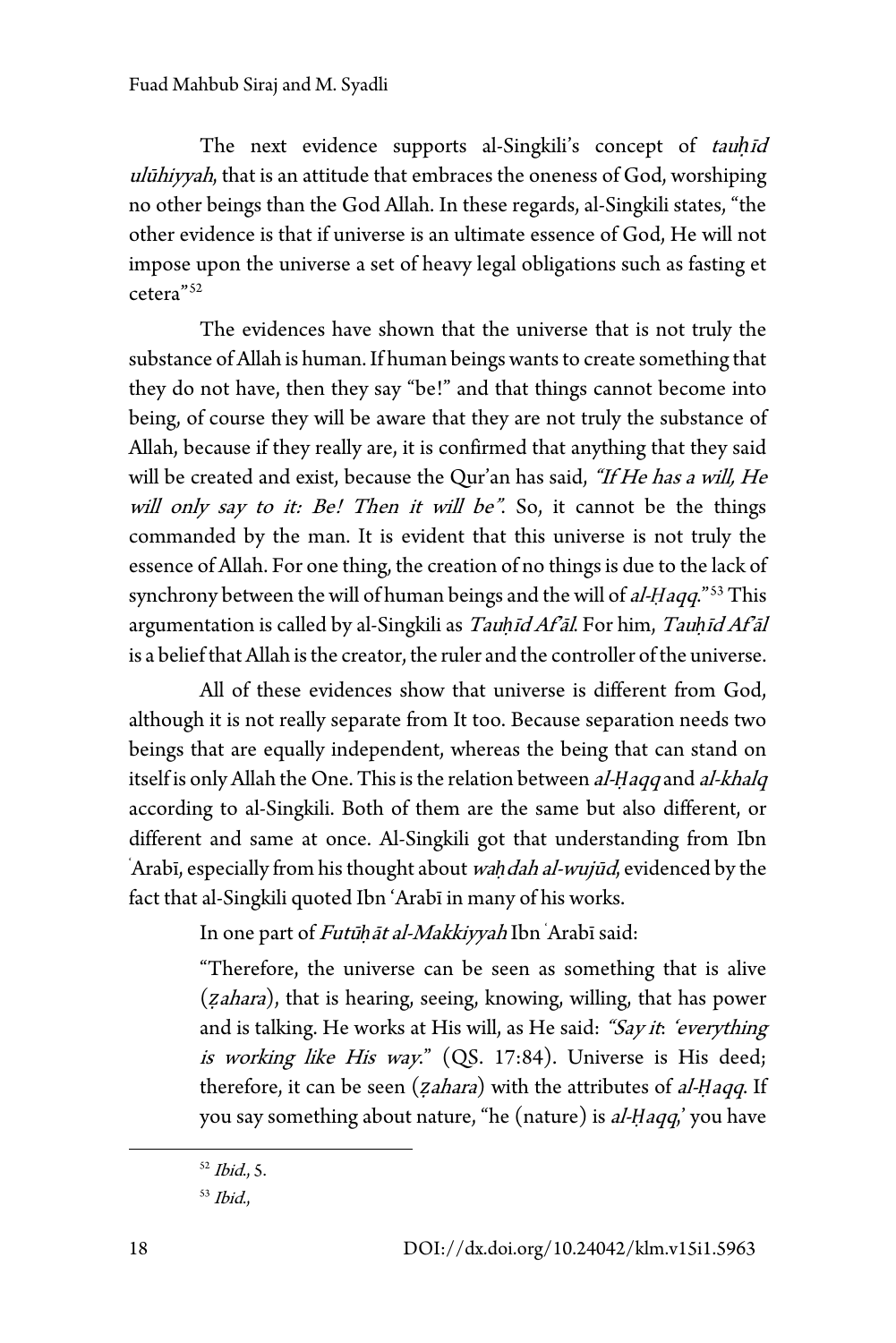said the truth, because Allah said, "and Allah has thrown." If you say something about nature, "he (nature) is the creation (al-khalq), you have said the truth, because Allah says, "when you throw." (QS. 8:17). Therefore, He is uncovered and covered, affirming and negating. So (that is) Him and not Him. He is what is known and what is unknown. "and the beautiful names are  $God's"$  (QS. 7:180), but His appearance through those names by way of absorbing those names (al-takhall $\bar{u}q$ ) is nature.<sup>[54](#page-20-0)</sup>

In showing the radical ambiguity, Ibn ' Arabī always uses the surah above, which is the surah related to the history of the Prophet PBUH when he threw sand to the enemy in the war of Badar, which was won by the Muslims. About that verse Allah has said: "You are not throwing when you throw, but Allah who is throwing." (QS. 8:17). This verse confirms the individuality of the Prophet's reality, and then negates it by saying that Allah is the true reality beyond this seen phenomenon.

In facing that issue, like the paradox of his system of thought, the answer of Ibn 'Arabī is ambiguous: "universe is God (al-*Ḥ*aqq) and not God at once", or in Ibn 'Arabī's own term, "Him and not Him" (Huwa lā Huwa). For 'Arabī, the universe is the appearance (*tajallī*) of God, and with that, everything inside it is His manifestation. Therefore, God and universe cannot be understood except as the unity between the ontological contradictions. It can be seen from what the Qur'an has stated, that Allah is the al-Ba*ṭ*īn, also al-*Ẓ*āhir, al-Wāhid also al-Ka*ṡ*īr, al-Qādim also al-Hadī*ṡ*, al-Wujūd also al-'Adam.

However, Ibn 'Arabī himself recognized how difficult and complicated it is to understand the ontological relation between God and universe. He pointed to it many times: "but the clear formulation on this thing is really complicated. The verbal expression is not sufficient for him and the conceptualization cannot define it, because he is losing fast with the attributes opposite to each other."[55](#page-21-0) Another expression with the same intent is: "for us in the divine knowledge there is no problem that is ambiguous, difficult to understand except in this thing.<sup>[56](#page-21-1)</sup> Therefore, it is no

<span id="page-18-2"></span><span id="page-18-1"></span><span id="page-18-0"></span><sup>54</sup> Noer, Ibn al-'Arabi, 47.

<sup>55</sup> Ibid., 48.

<span id="page-18-3"></span><sup>56</sup> Ibid.,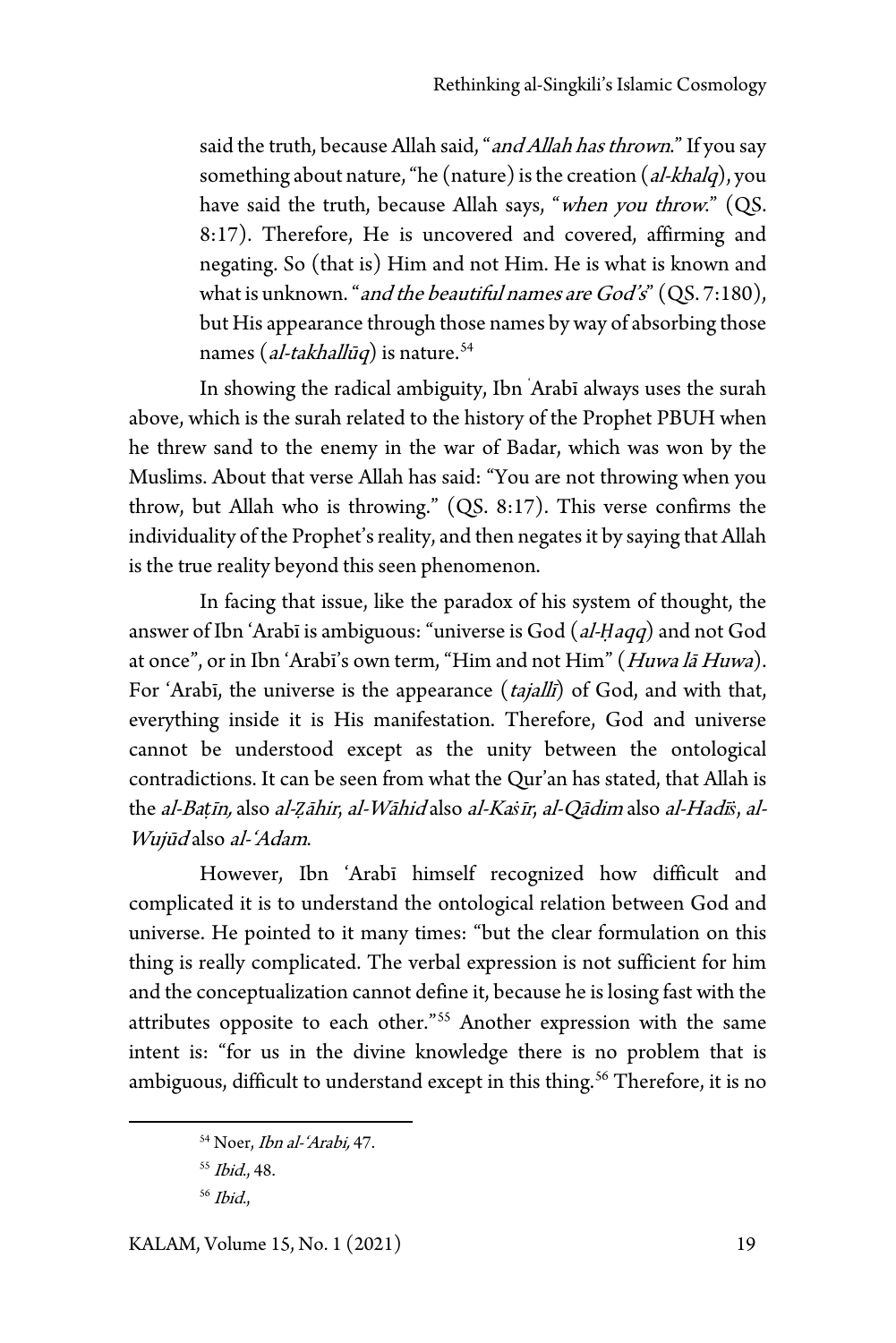wonder that so many people misunderstood Ibn 'Arabī's thoughts, especially his wa*ḥ*dah al-wujūd. In this regards, they misunderstood Ibn 'Arabī' by calling him a man who equated God with universe, which in modern terms is called as "phanteis", "monis", "monis phanteis", etc.

Difficulties to understand the ontological relationship between God and universe are due to the fact that their relationship is always ambiguous: they have some contradictions that yet constitute as part of their harmonious unity. In order to support his theory, Ibn 'Arabī quoted a statement from Abū Sa'īd al-Kharrāz, a well-known Ṣūfī from Baghdad in the  $9<sup>th</sup>$  century AD: "...that Allah (SWT) cannot be known except by unifying the contradictions."[57](#page-21-2) "Allah is al-Ẓāhir and al-Bāṭin" (QS. Al-Hadid, 57:3). It means that what's visible to the sight of one's eyes is God. "Wherever you turn, there is the face of God." (The Qur'an, 2:115). This statement shows the aspect of *tasybih* (immanence) that is parallel to the conception of God that can be visible. On the other side, the Qur'an stated that human's vision cannot comprehend (the light of) God, "lā tudrikuhu al-ab*ṣ*ār wa huwa yudriku al-ab*ṣ*ār" (The Qur'an, 6:103). This last statement shows the aspect of tanzīh (incomparability) that is parallel to the conception of God that can be invisible.

In this regards, al-Singkili states, "He is real in term of knowledge, but not real in term of form. There is no one similar to al-*Ḥ*aqq, but He covers all things. It is similar to what was explained by Ibn 'Arabī, that God has two aspects, the visible and the invisible. Moreover, he states that the one who can observe Allah is only Allah Himself. As such is due to the limited ability of human's reason to know the essence of Allah, and that the highest state of knowing the God is the feeling of confusion. Yet this confusion is commendable, because it belongs only to those who are knowledgeable about the process of God's emanation and the transmission of His light.<sup>58</sup>

The visible aspect is the appearance aspect (*ẓ*uhūr) of the names and the attributes of God that appears to universe. The universe is a place for the appearance (al-ma*ẓ*har) of the Names and His Attributes. In this context, *ẓ*uhūr is the synonym of tajallī. In this way, God is immanence in the universe. This is the aspect of *tasybīh*. The unseen aspect is His hidden

<span id="page-19-0"></span><sup>57</sup> Ibid., 49.

<span id="page-19-1"></span><sup>58</sup> Al-Sinkili, Tanbīh al-Māsyī, 13–14.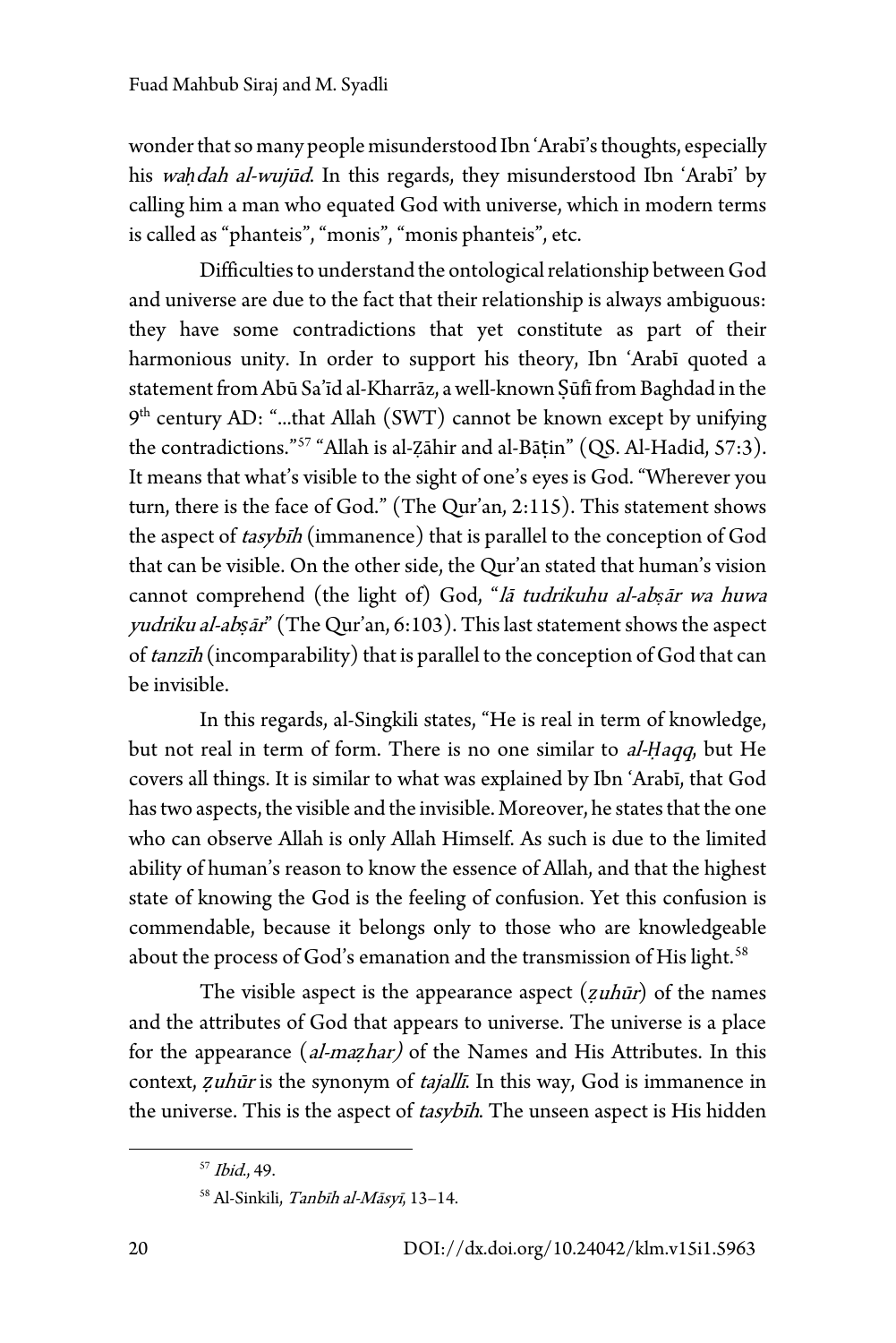aspect, which is the Substance of Him, which is symbolically called as kanz makhfī (The Hidden Treasure). God, in term of His substance, is unknown and cannot be known; He still hides. This way, God is the ultimate in His absolute, the metaphysical, and the transcendence. This is the aspect of tanzīh. [59](#page-22-1)

Universe has similarities to God in a special level. The universe is a sign that tells the identity of God. Through the universe, man can know God. So, from Ibn 'Arabī's point of view, God has two sides: the mysterious and the appearance of self. The first side is called as tanzih and the second side is called as *tasybih*.<sup>[60](#page-22-2)</sup> The unseen aspect of God is the oneness of His substance (the aspect of tanzīh) and the visible aspect of God is the nature and its components (the aspect of tasybīh). Therefore, a definition about al-*Ḥ*aqq should cover a whole definition of all existents (al-maujudat). This is what is meant by Ibn 'Arabī's statement that "al-Haqq is restricted to some limits" It means that His definition covers definitions of all things.<sup>[61](#page-22-3)</sup> But a perfect definition of *al-Haqq* is impossible to reach because His definition holds on a definition of the universe that is also impossible to reach, because of the limitation of human ability to know all forms that are limitless in their details. With regards to the impossibility of formulating a perfect definition of al-*Haqq*, Ibn 'Arabī said the followings:

> Forms of the universe cannot be confirmed and comprehensively observed, and definitions of each form are unknown, except the forms that are included in the definition of the universe. Therefore, the definition of *al-Haqq* is totally unknown because such a definition is unknown except as far as the definition of each form of the universe is known and such definition is also impossible to exist. Therefore, the perfect definition of al-*Ḥaqq* is impossible to reach.<sup>[62](#page-23-0)</sup>

In this regards, al-Singkili also maintained the difficulty or inability of human beings to know God and to know themselves, as suggested a hadith tradition that calls for observing the God through humanities. On interpreting the hadith "*man 'arafa nafsahu faqad 'arafa rabbahu*", which

<sup>59</sup> Noer, Ibn al-'Arabi, 67.

<sup>60</sup> Ibid., 86.

 $61$  Ibid., 95.

<span id="page-20-0"></span><sup>62</sup> Ibid., 95.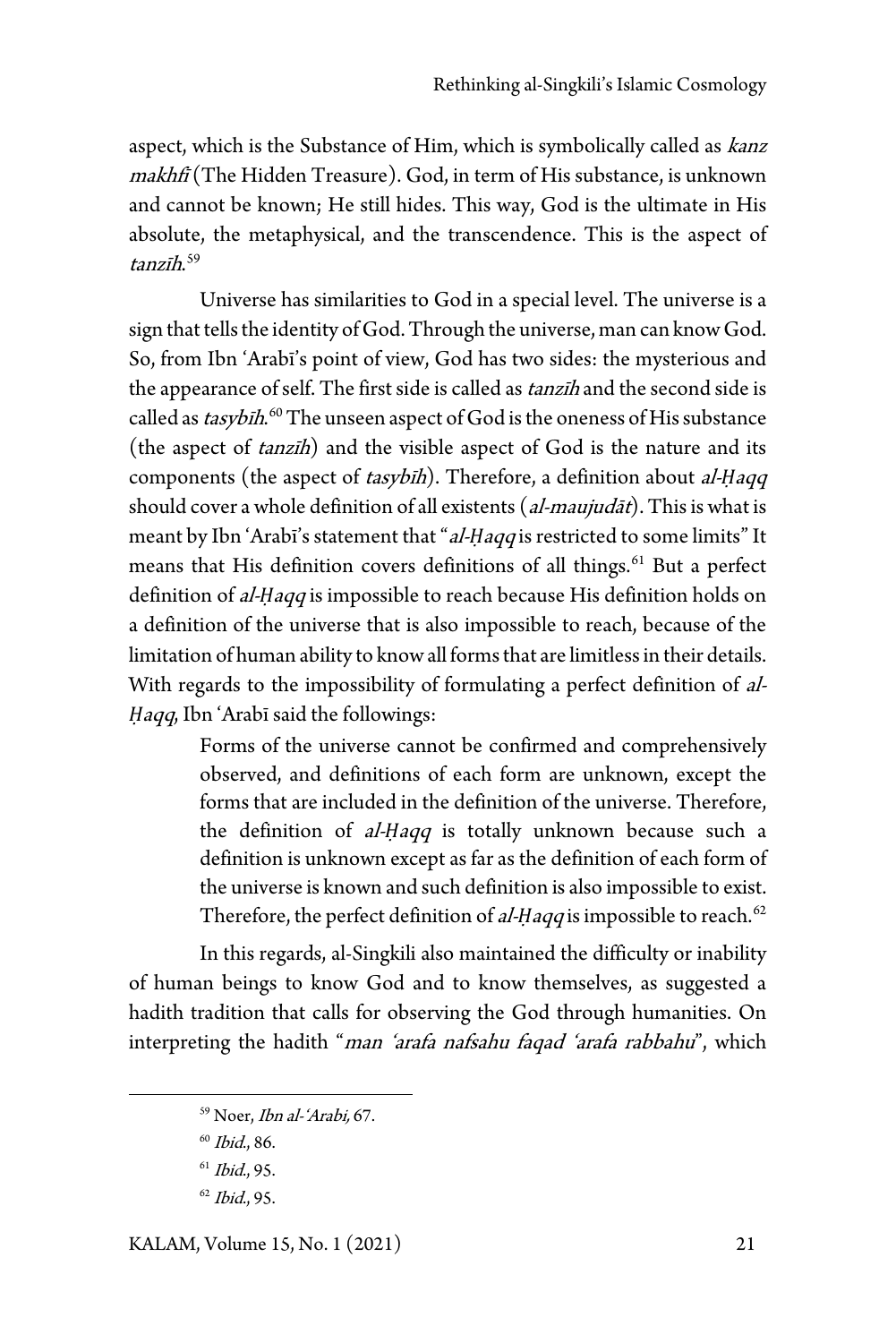means "those who have comprehended their selves, they have comprehended their God", al-Singkili argued that in order to know the God, human beings must take the road that they are capable of affording it. This way, he shared his opinion with that of Abū Hasan al-Syāżilī, saying "those who knew that their selves are *fāqir* would know that their God is the rich; and those that their selves are weak, would know that their God is the strongest".<sup>[63](#page-23-1)</sup>

According to al-Singkili, human cannot know himself perfectly. He stated:

> For me, that *hadi*s can be seen as a statement related to things that do not exist (are invisible?), because a human's soul will never reach its substance comprehensively (i*ḥ*ā*ṭ*ah). This statement is evidenced by the speech of God: "Say it (O Muhammad) that spirit is an affair knowledgeable only to my Lord!". Through this verse, God wanted to inform that human beings cannot comprehensively know their God. So, if a man cannot know himself, which is part of all creatures, whereas he is close to those creatures, he is unlikely able to know his God (who has no comparable entities). Even, he will never be able to know the essence of God's words and all His Attributes and His actions.<sup>[64](#page-24-0)</sup> God is real in term of knowledge, but is unreal in term of forms. Those who have acknowledged that He is too great to be comprehensively understood, they most likely have known Him.[65](#page-24-1)

The perfect knowledge of God is one that unites the conception of tanzīh and tasybīh of God in a general way. It is impossible for a human to unite both of them in a specific way, because of the human's inability to know the limitless forms of the universe, which are the locus of the appearance of the al-*Ḥ*aqq, both in a general and specific way. Ibn 'Arabī warned us against holding on either the *tanzīh* or the *tasybīh*, but encouraged us to hold on both of them. This warning was stated by Ibn 'Arabī in his poetry:

<span id="page-21-0"></span><sup>&</sup>lt;sup>63</sup> Al-Sinkili, Tanbīh Al-Māsyī, 10.

<span id="page-21-2"></span><span id="page-21-1"></span> $64$  *Ibid.*, 10-11.

 $65$  *Ibid.*, 13.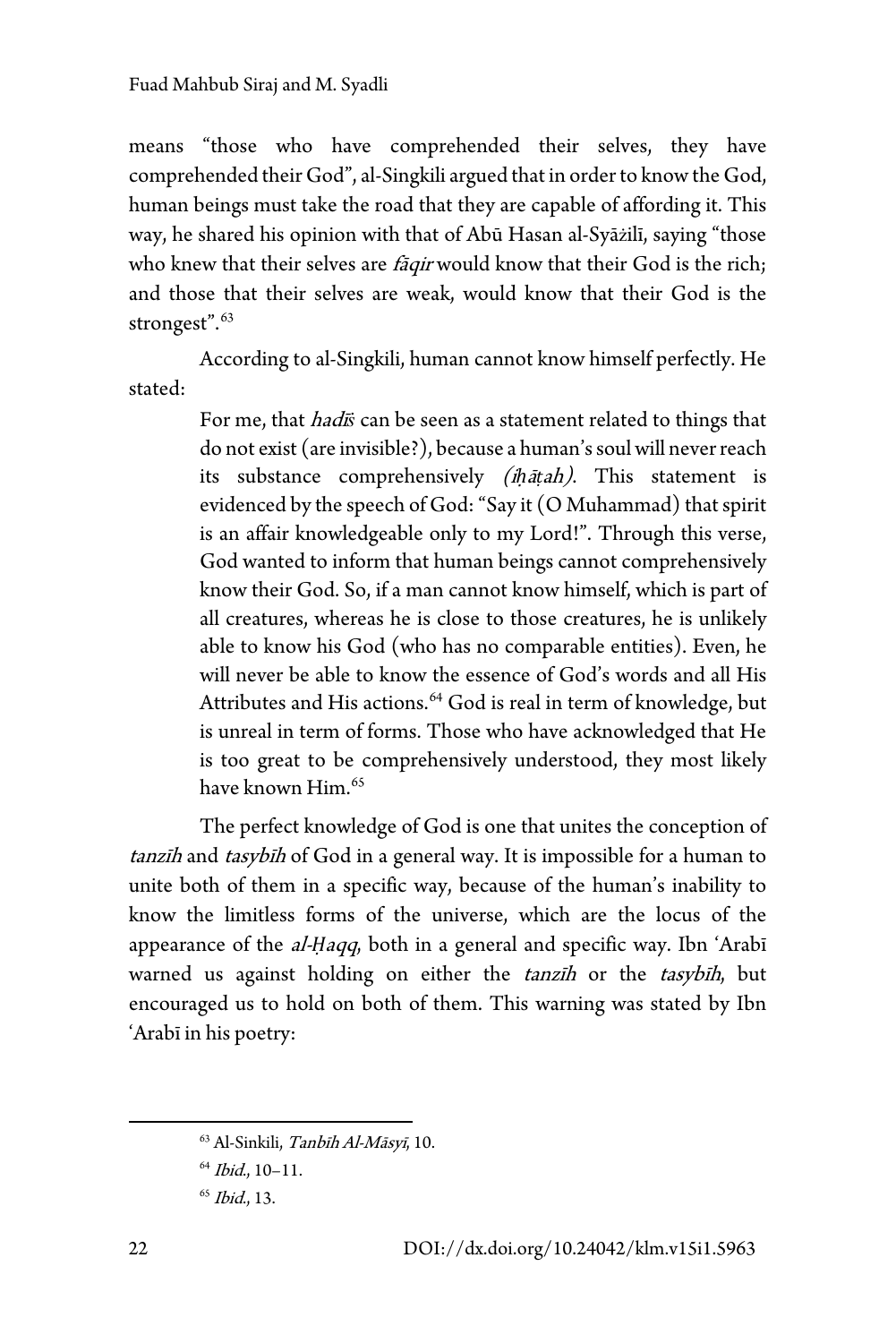If you only hold the view of tanzīh, you tie Him; if you only hold the view of tasybīh, you limit Him.

If you hold both of them, you are right, as an imam and a master of mystical knowledge.

For those who hold the view of God's duality with universe, they are a *musyrik*, while those who hold the view of God's separation from universe, they made mistakes in their way to comprehending the oneness of God.

Be careful about the *tasybih* if you acknowledge the duality, and be careful about the tanzīh if you acknowledge the oneness.

You are not Him, but you are Him and you see Him in every single entity, be it the limitless or the limited one.<sup>[66](#page-24-2)</sup>

God as the limitless is far away from the cosmos: in a theological term, it is called tanzīh, which means that "the state of Allah is transcendence" to everything that exists. From this point of view, Allah cannot really be reached by His creatures and far away from their understanding. There are many verses of the Qur'an that support this view. Example of them is as follows: "All praises be to Allah, the unreached God, far from what they attributed" (The Qur'an, 37:180), and "There is no one that is similar to Him" (The Qur'an, 42: 11). In this regards, Allah is the impersonal reality that is far from the human reach. He is a God in the form of negative theology.[67](#page-25-0)

A God that is full of affection and love is the God that can be loved because He cares His creation. In a theological term, God must be able to brave an experience of "immanence" (tasybīh) to some of His creatures. As the Qur'an said, "*He loves them, and they also love Him*" (QS. 5: 54). We can better understand Him through human attributes. This view attests to the omnipresence of God in all things, and as such is supported by the Qur'an, for example, in the following verse: "Wherever you face off, there is the face of Allah" (the Qur'an, 2: 1s15), and He is always with you wherever you have been" (The Qur'an, 57: 4), and "We are closer to human than to

<sup>66</sup> Noer, Ibn al-'Arabi, 96.

<span id="page-22-3"></span><span id="page-22-2"></span><span id="page-22-1"></span><span id="page-22-0"></span><sup>&</sup>lt;sup>67</sup> Sachiko Murata, *The Tao of Islam: Kitab Rujukan tentang Relasi Gender dalam* Kosmologi dan Teologi Islam, trans. oleh Rahmani Astuti dan M.S. Nasrullah (Bandung: Mizan, 1996), 29–30.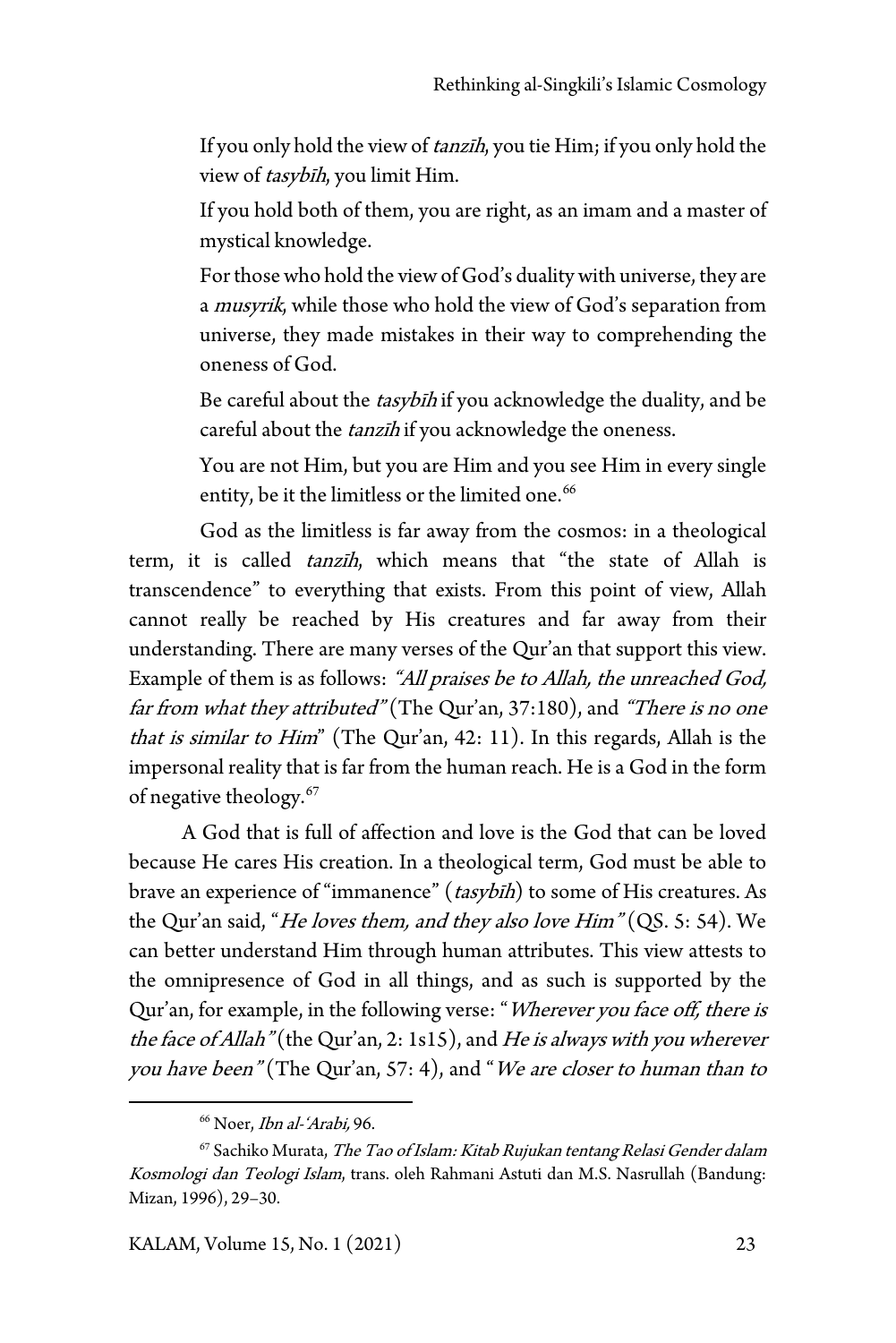their neck veins" (The Qur'an, 50: 16). This time, Allah is a personal God and as such to a certain extent confirms a positive theology. The negative or positive of theology is needed in order to create a better understanding about the reality of God.<sup>[68](#page-25-1)</sup>

This is the concept of *waḥdah al-wujūd* according to al-Singkili, which differs from the concept of ultimate wah dah al-wujūd (the ultimate of wujūdiyyah). He explicitly argued that the ultimate of wa*ḥ*dah al-wujūd is incorrect. His explained his view as follows:

> If you come across with people who embraced the view that the universe and all within it are the substance of *al-Haqq*, you must know that this view is wrong, except in the context of zaman azali (the beginning of time).It is possible for a person to state that in the beginning of time, all things were a substance that is based on the existence of Allah, not on the essence of those things. Because in the beginning of time, there was no being other than the being of God, and there was no possible being (?) except the possibility of God's being. We can also say that *al-kull* (the comprehensiveness) is Allah, and it only exists in Him. That (refers to what?) is in the union (al<sup>a</sup>*ḥ*adiyyah), there is no distinction between the union of God and the union of other than Allah ta'ālā. So, it is wrong to view that everything had been the substance of al-*Ḥ*aqq in the beginning of time, and then it changed into another thing, and then into a possible thing: as such is a wrong understanding.<sup>[69](#page-26-0)</sup>

With regards to the substance of God, it does not have a name, because it is not a locus. God's substance is unknowledgeable to anyone. His names are mean to show the substance of God, and to differ it from others, yet the door (to know) it is prohibited to everyone, except to Allah, because no one knows Allah except Allah Himself.[70](#page-26-1)

What is called as the aspect of tanzīh is but the substance of God itself. The substance of God or God, seen from the view point of His Substance, is free and different from universe, as it cannot be known nor pictured. God's substance is ultimately transcendent. It can only be

<sup>68</sup> Ibid., 30.

<span id="page-23-0"></span><sup>69</sup> Al-Sinkili, Tanbīh Al-Māsyī, 8–9.

<span id="page-23-1"></span><sup>70</sup> Noer, Ibn al-'Arabi, 98.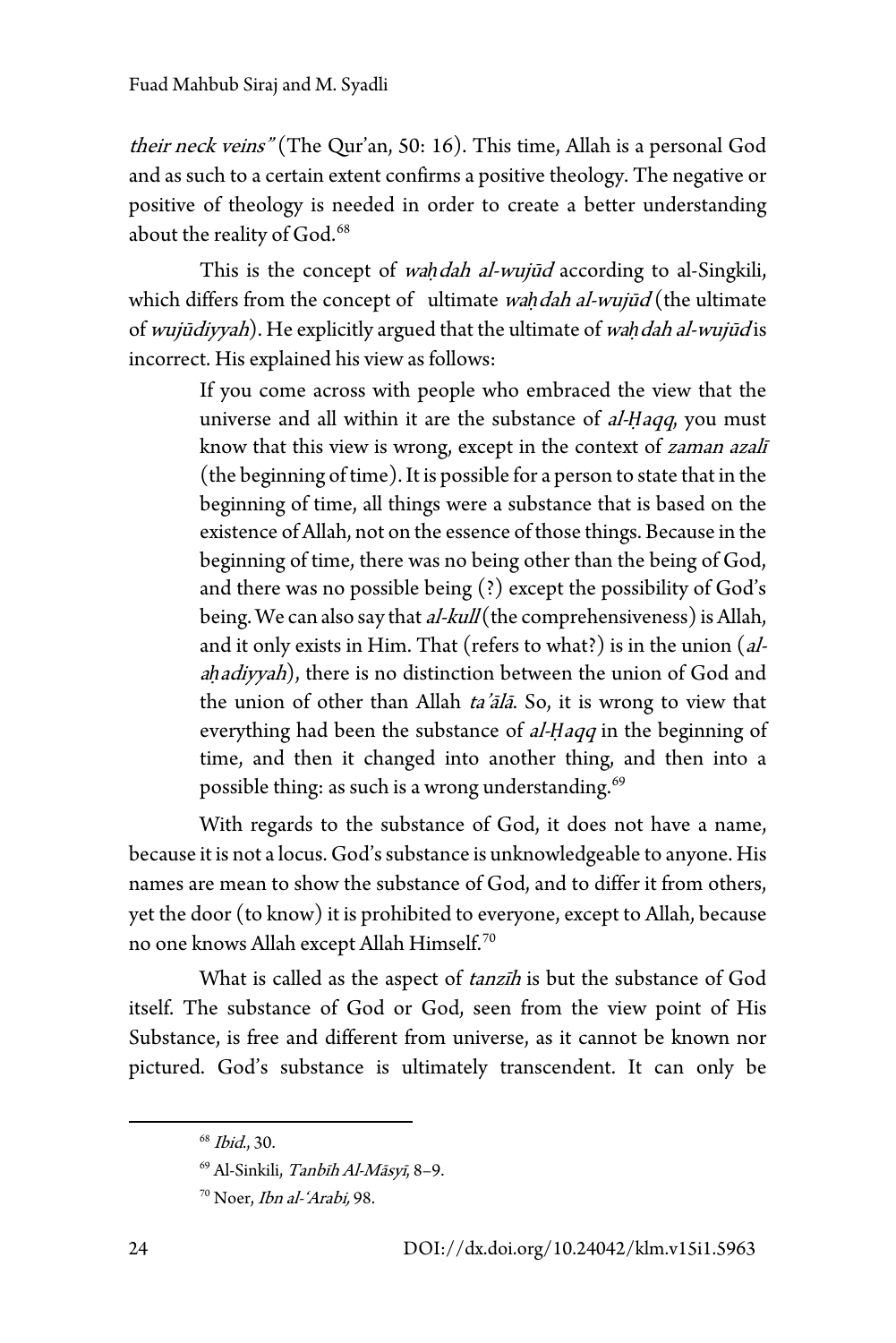described by the names of *tanzīh*, denying Him from any similarity with all things that are discernable. In other words, the substance of God only has the attributes and names that do not belong to the universe. For example: if the universe is attributed with al-*ḥ*ada*ṡ* (the novel), then the attribute of God has to be its opposite, that is, *al-qidam* (the eternal) and *al-azal* (always eternal $).$ <sup>[71](#page-26-2)</sup>

Our teacher, Burhān al-Dīn Mullā Ibrāhīm bin Ḥasan al-Kūrānī said:

> In the beginning of time, there was nothing but Allah. Everything was in His knowledge, no different from al-*Ḥ*aqq. He is present because of His presence, and exists because of His existence. This is the so called 'ainiyyah (one being) in the beginning of time. For during the beginning of time, the being of all creations was obligatory, before it later become a possibility (*mumkin al-wujūd*). In fact, substance of a being will never change and contaminated with that of other beings. Allah knows the truth better.<sup>[72](#page-26-3)</sup>

If universality is viewed as Allah, then it is similar to pantheism, that is, a conception that views that God is every single thing, or conversely, that all things are God, and that there is no one that exists that is not God. According to pantheism, creatures are similar to God. The identicalness of God with nature is the main teaching of pantheism, even though this identicalness is understood differently among various types of pantheism.

Al-Singkili refused to combine these things. He argued that the servant will never reach the essence of Allah, even in the beginning of time. He stated, "Say it and make sure that the servant is still a servant. Even if he ascends to a high level (*taraqqī*), Allah will still be Allah. And even when He descends to universe (*tanazzūl*). The essence will never change, that is, the essence of servant will never change to be the essence of God, and vice versa, even though in the beginning of time.<sup>[73](#page-27-0)</sup>

For Ibn 'Arabī, al-Singkili's statement can be read as an encouragement to think of the substance of Allah, an act that is impossible to comprehend by His creatures, as reverberated from the following

<span id="page-24-2"></span><span id="page-24-1"></span><span id="page-24-0"></span>KALAM, Volume 15, No. 1 (2021) 25

<sup>71</sup> Al-Sinkili, Tanbīh Al-Māsyī, 9.

<sup>72</sup> Noer, Ibn al-'Arabi, 9.

<sup>73</sup> Al-Sinkili, Tanbīh Al-Māsyī, 9.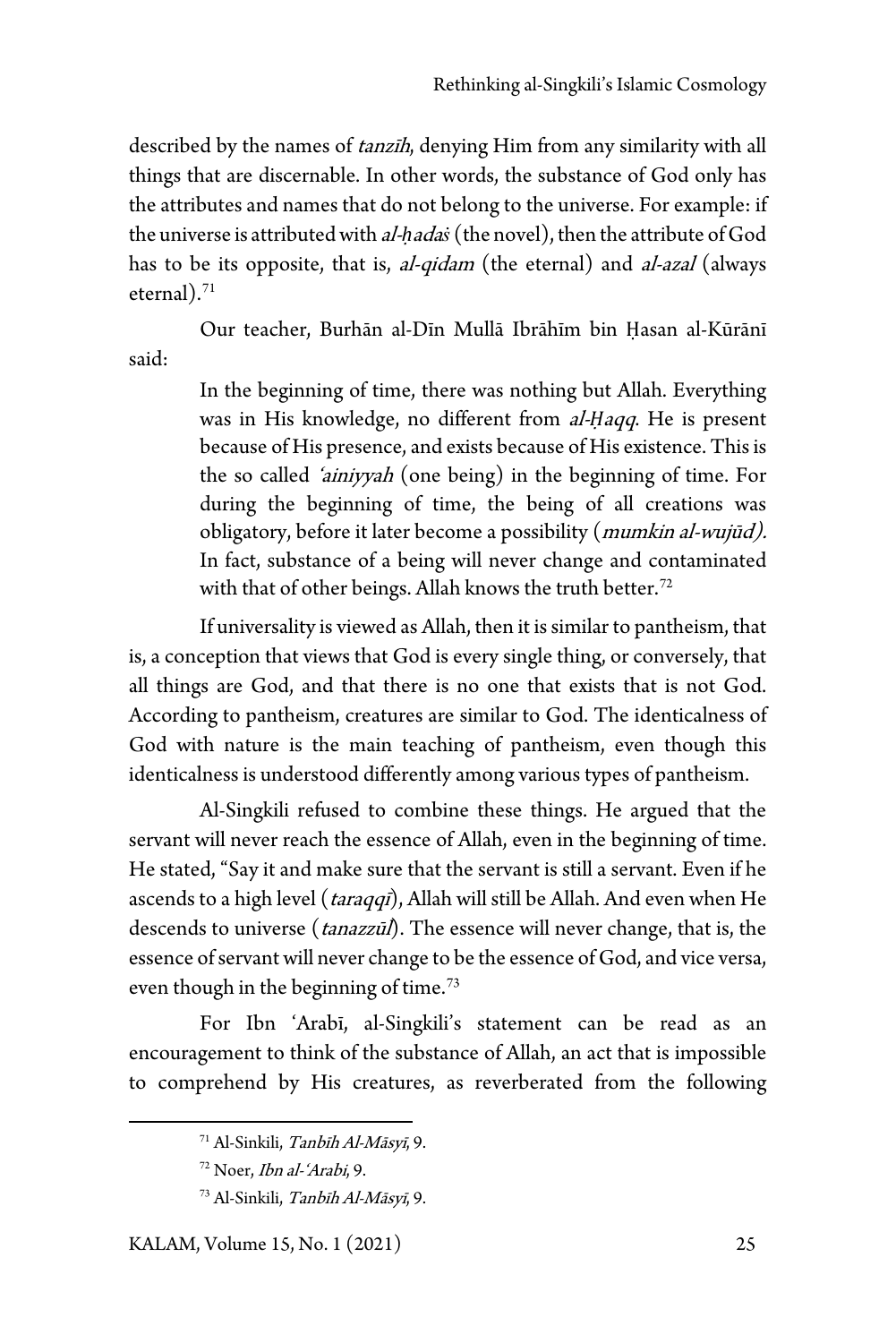quotation: "think about the creation of Allah, but do not think about the Substance of Allah". To strengthen his view, Ibn 'Arabī often quoted a verses from the Qur'an, which reads: "wa yu*ḥ*a*żż*irukum Allāh nafsah", which means, "Allah warns you about Himself" (QS. 3:28). According to him, this ban is confirmed by *syara'* (Islamic law) because the substance of God is not comprehensible to anyone. The substance of God is unreached by human knowledge because that substance is free from any relation with the names of God and universe. The one who can comprehend the substance of God is only God himself.[74](#page-27-1)

Most religion will agree that it is impossible to describe God's transcendence in a casual language. According to monotheistic religions, the transcendence is God; yet this view comes with essential requirements. In Jewish tradition, for instance, it is not allowed to mention the holy name of God, and in Islam, iconography has been a controversial issue. Such restriction is a reminder that what we call God is beyond human's expression.[75](#page-28-0)

That is the state where there is no one accompanying Him, both in the beginning or in the end of the time. There is only Allah. Or to say it bluntly, there is no one else other than Allah, either in terms of His substance or of His independency. The contexts of 'Arabi's statement "al-kulli is taking place only in that condition, that is, the condition when there is one who can accompany Allah". This means that all things are originated from that condition, just like a letter that comes from voice or from a pen and ink, or from the movement of people who moved. Letters that come from a pen before it being extended to the universe of lau*ḥ* are the letters themselves, not the others. Yet, after it being exposed to the universe of lau*ḥ*, those letters are neither a pen nor a lau*ḥ* anymore. So are those letters: they were in the ink before in the pen. When they were in the pen, they were neither the ink nor the pen anymore, as what you have seen it after being written. This example contains a concept of difference (al-ghayriyyah) and unity (al-'ainiyyah). So is in the motion of people in move: all things are inside the

<sup>74</sup> Noer, Ibn al-'Arabi, 98.

<span id="page-25-1"></span><span id="page-25-0"></span><sup>&</sup>lt;sup>75</sup> Karen Armstrong, Sejarah Tuhan: Kisah Pencarian Tuhan yang Dilakukan oleh Orang-orang Yahudi, Kristen, dan Islam selama 4.000 Tahun, trans. by. Zaimul Am (Bandung: Mizan, 2009), 23.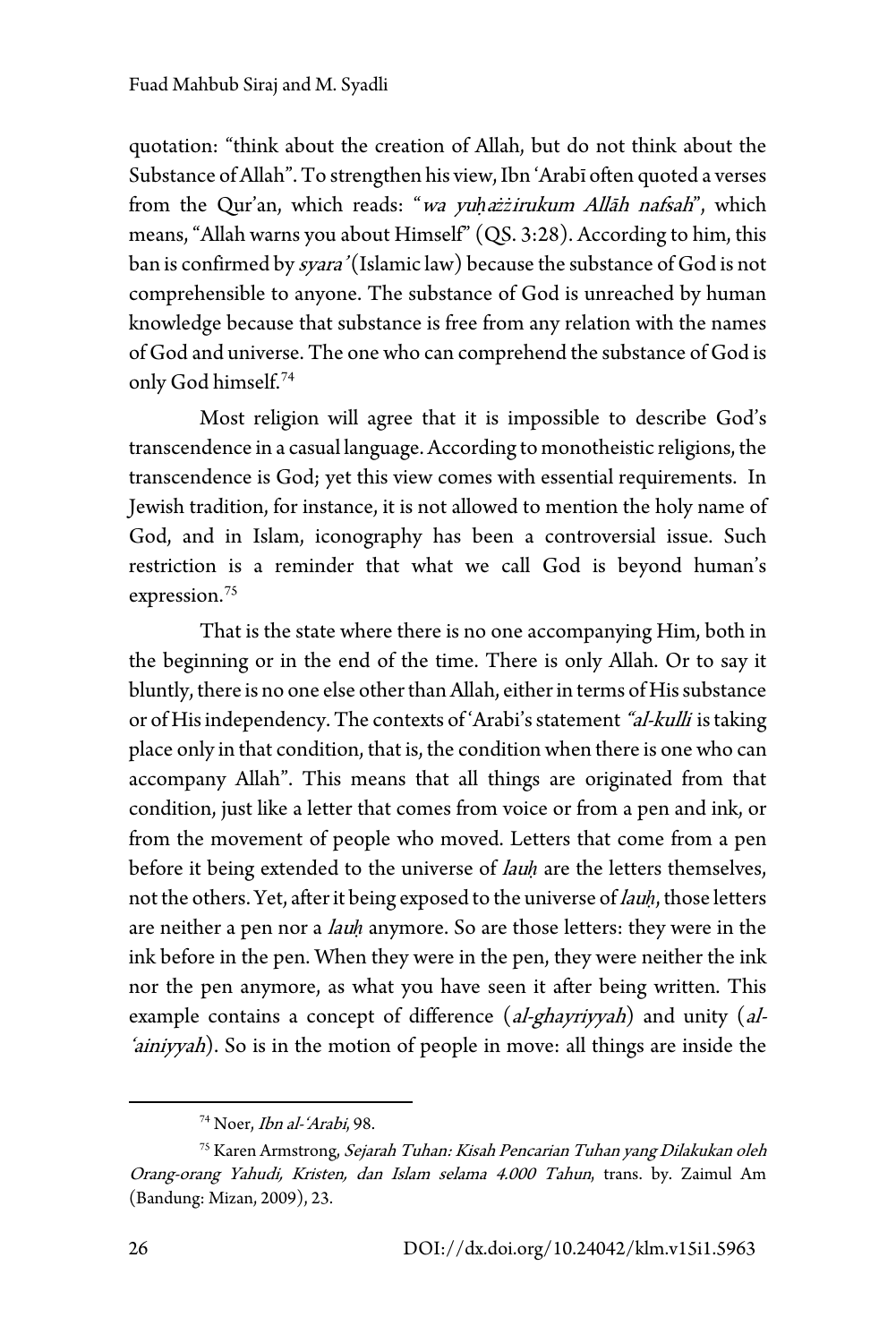movement. When those people are moving, their movement will change into something that is different from itself and from the object of its movement.<sup>[76](#page-28-1)</sup>

According to al-Singkili, 'Arabī's parable about the letters could help us better understand his explanation. Yet at the same time, such parable might cause confusion. Several Muslim scholars argue that the relation between the first and the second is the relation of an effect and its cause, or the cause-effect relation or a relation that has no its equivalence, or a relation that is difficult to explain. These types of relation may sometime help improve our understanding, but may also not. In other words, if that relation is far from the main problem, it will draw us away from the solution, but if it is viewed as giving a potential solution to the problem it may improve our understanding.<sup>[77](#page-29-0)</sup>

Even though the being of God is one, He can show Himself in whatever forms of, and available in nature.<sup>[78](#page-29-1)</sup> Seen from the perspective of both the metaphysical and the mathematical structures, the many is a product of the one; and the many will finally be reduced into the one.<sup>[79](#page-29-2)</sup> According to Ibn 'Arabī, a one (1) in a mathematical structure is the main source of all numbers, and these numbers are but the other forms of manifestation of the one. The one itself is not a number, but it embodies a number. Every single order of number is one reality that is different from other realities of numbers, but each of the numbers constitutes as the unity (jam' al-a*ḥ*ad).[80](#page-29-3)

On the parable Ibn 'Arabī distinguished the relation between the one and the many, the relation between human as a universal meaning, and humanity as a particular one. Human in its universal meaning is one in entity but many in forms and persons. It can be said that, al-*Ḥ*aqq and al-Khalq is one in entity but many in forms.<sup>[81](#page-29-4)</sup>

- $76$  *Ibid.*, 12.
- <span id="page-26-0"></span> $77$  Ibid., 13.
- <sup>78</sup> Noer, Ibn al-'Arabi, 74.
- <span id="page-26-2"></span><span id="page-26-1"></span><sup>79</sup> Ibid., 75.
- <sup>80</sup> Ibid., 76.
- <span id="page-26-3"></span><sup>81</sup> Ibid., 80.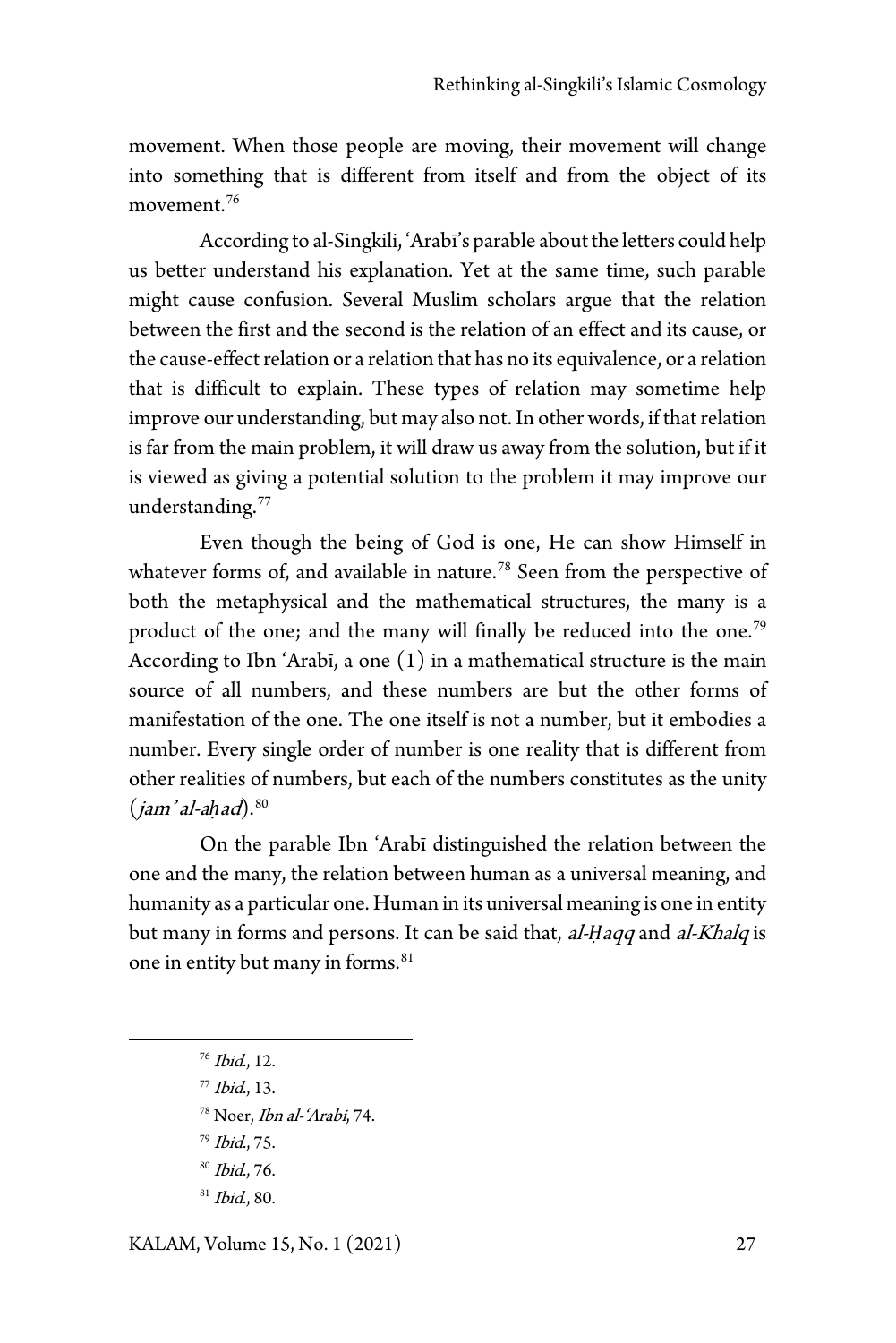On one aspect, *al-Haqq* and *al-khalq*, then think about it, On the other aspect, He is not *al-khalq*, and then contemplates it. For those who understand what I am talking about, their vision will not blur,

No one can catch it, except those who are given the vision.

Unite it and different it, actually, the entity is one,

But He is the many, the fixed and unfixed.<sup>[82](#page-29-5)</sup>

If you understand this, then you need to come back to the explanation about the validity of the unity (*'ainiyyah*) of all things and their absence. Know it dear students that the unity of all things is invalid before the appearance of those things in the beginning of time (zaman azali). Therefore, we cannot say that *al-kull* is *al-Ḥaqq*, except in term of unification and at the absence of difference in oneness. If everything has been visible in reality, then the unity of all things is not valid anymore because the outward nature was born in its own law, and so is the unseen nature, or the absence (*'adam*), while the outward law is the law of the existence  $(wujūd)^{83}$  $(wujūd)^{83}$  $(wujūd)^{83}$ 

This explanation shows the prudence of al-Singkili in explaining the concept of wah dat al-wujūd. He stated, "Know it and do not be mistaken. Because it is dangerous for people to misunderstand it. They will be perverted and misleading. We beg forgiveness and health to God in religious matters, and Hereafter".[84](#page-30-1)

If the parable seeing *al-khalq* as a mirror for *al-Haqq* emphasizes the ontological aspect (of God?), the other parable viewing al-*Ḥ*aqq as a mirror for al-khalq emphasizes the epistemological aspect. Both aspects, according to Ibn 'Arabī, cannot be separated from each other because al-*Ḥ*aqq and alkhalq are subject and object simultaneously. Both are one and have similar reciprocal roles. Yet, the being and the role of al-*Ḥ*aqq are ultimate, while those of *al-khalq* are relative.

Al-Singkili refused the literal understanding of Sufis's expressions, and supported his argument by citing the words of Ibn al-'Arabi, which

 $82$  Ibid., 82.

<span id="page-27-0"></span><sup>83</sup> Al-Sinkili, Tanbīh Al-Māsyī, 15.

<span id="page-27-1"></span><sup>84</sup> Ibid., 16.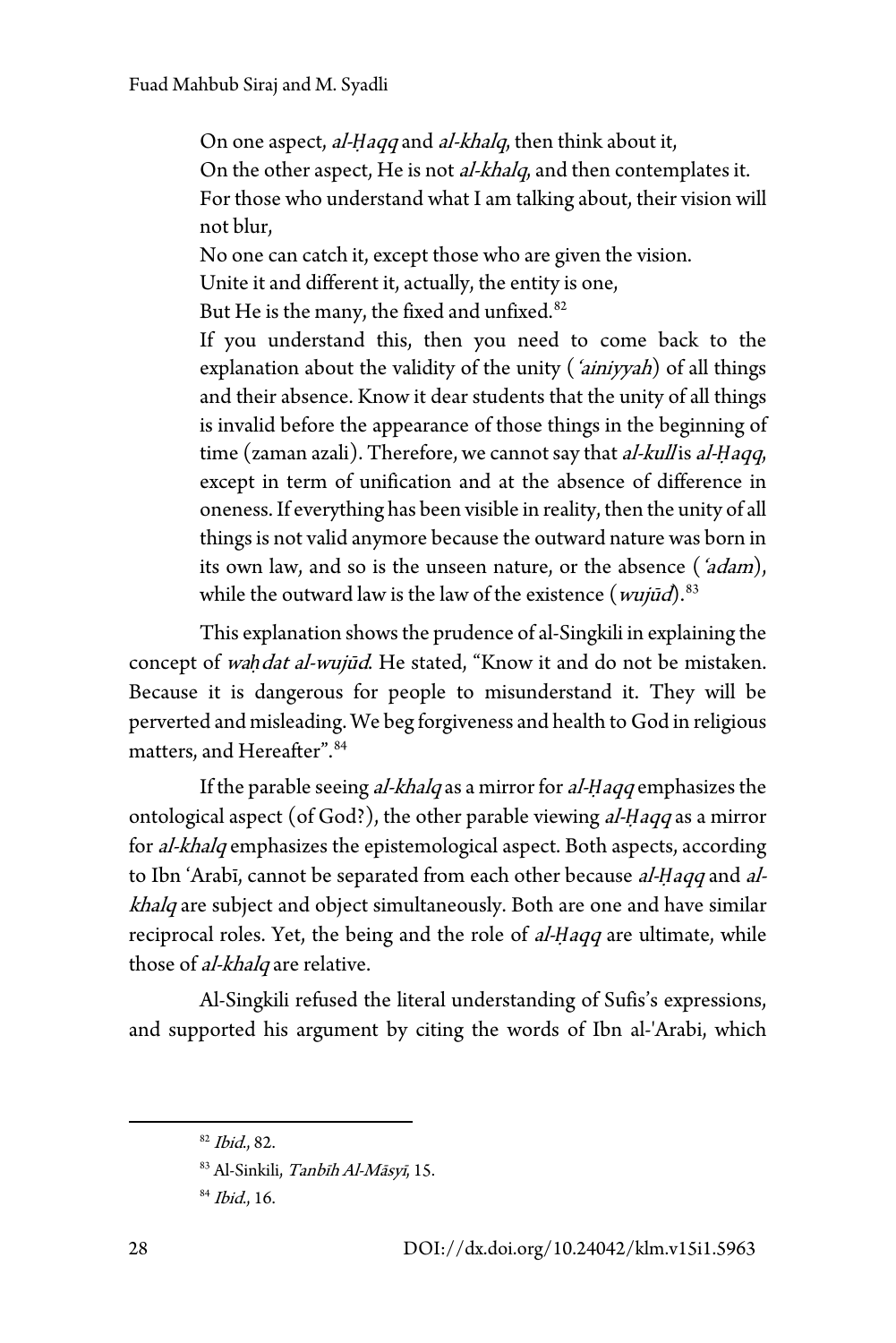states: "We are people forbidden to read our books". Al-Ḥāfidz al-Suyūti<sup>[85](#page-30-2)</sup> in Tanbīh al-Ghabi argued that such prohibition was due to the fact that the Sufis often used an expression that has a special meaning: anyone understanding it on the basis of the common sense used among experts of the outward knowledge would undoubtedly fall into a well of non-believing.

Al-Ghazali, in some of his books, mentioned that Sufi expression is similar to the verses of *mutasyābihāt* in the Qur'an and the Sunnah. Whoever holds its literal meaning of his birth they will fall into being a non-believer, because expressions such as the word al-wajh (Face of God), al-yad (the hand of Allah), *al-'ain* (Allah's Eyes), and *al- istiw'* (Allah sits), all have their special meanings.

Finally, al-Singkili advised us to return to the Qur'an and Hadiṡ, for both are the great legacy that Prophet Muhammad PBUH has bequeathed to his followers. In facing the problems of life, al-Singkili argued that both are the true formula, citing a hadith from the Prophet, which reads, "I leave two things for you, the Book of Allah and my Sunnah, then explain the Qur'an with my sunnah, for your eyes will not be blind, your feet will not slip, and your hands will not be cut off as long as you hold fast to both. By pointing to this hadith, al-Singkili wanted to emphasize the following: "Understand and hold fast to the al-Qur'an and the noble Prophet's Sunnah, you will surely be guided, and remain on the straight path ". [86](#page-31-0)

#### E. Conclusion

Al-Singkili argued that universe is a name that refers to all things but al-*Ḥ*aqq 'azza wa jalla. It is made by God as a sign or a means to know His existence. According to him, this realm was not created from nothing to being, but happened through emanation thanks to His mercy. It is the grace of God that has made nature and all its contents, including humans, into being. In explaining the concept of emanation, al-Singkili used two terms,

<span id="page-28-1"></span><span id="page-28-0"></span><sup>85</sup> Jalal al-Din 'Abd al-Rahman ibn Abi Bakr Muhammad ibn Sabiq al-Din al-Khudhairi al-Suyuthi (1445-1505), a scholar who controls various religious disciplines, such as interpretations, hadith, jurisprudence, language, history and others. His work is no less than 600 pieces, including: al-Itqān fī Ulūm al-Qur'ān, al-Asybāh wa al- Nadzā'ir fi Furū' al-Syāfi'iyyah, Tarjumān al-Qur'ān, Tafsīr al-Jalālain.

<sup>86</sup> Al-Sinkili, Tanbīh Al-Māsyī, 7.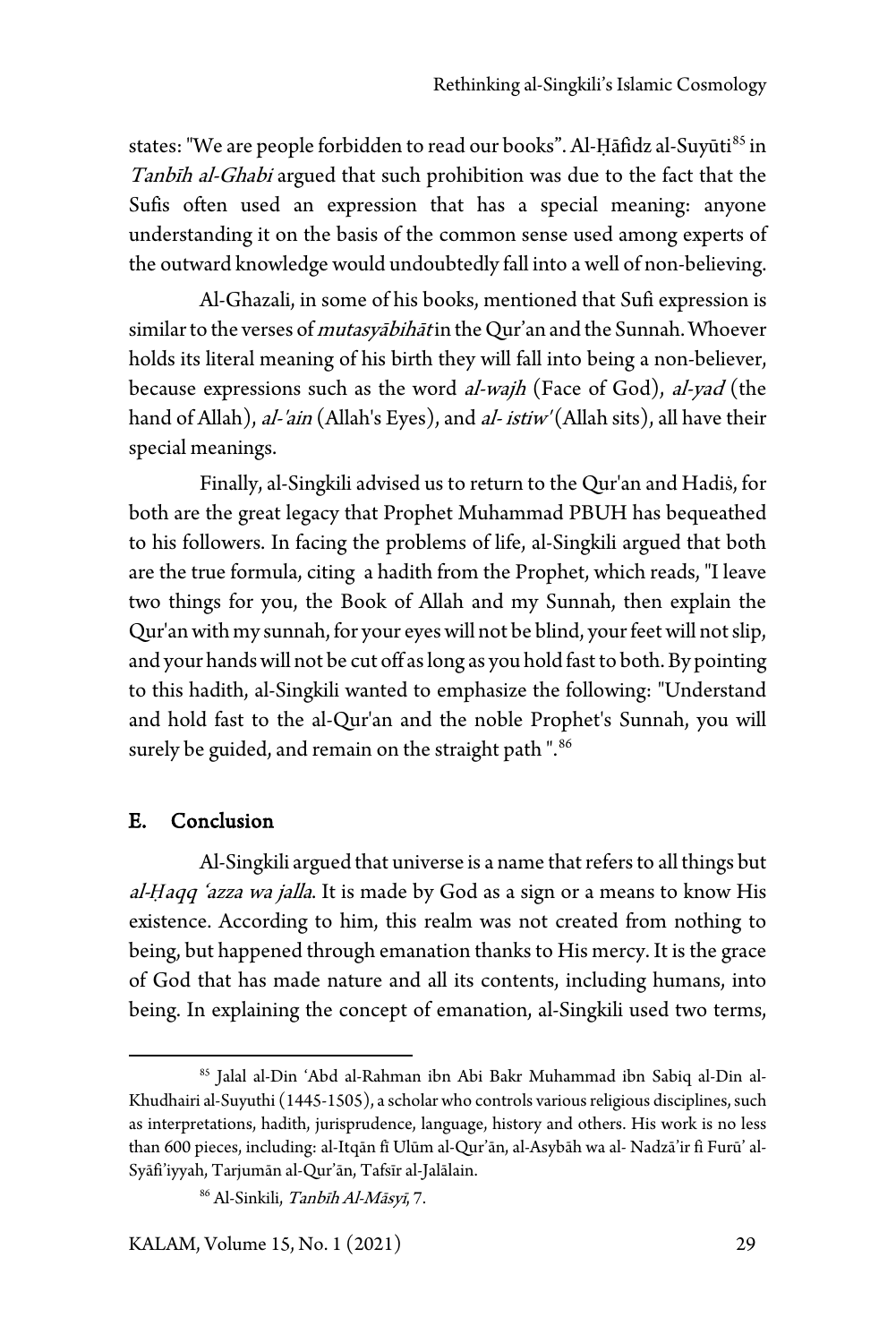namely "fixed entity" (al-a'yān al-*ṡ*ābitah) and "potential entity" (al-a'yān alkhārijiyyah). Both potentials, according to him, are a shadow of God. The fixed entity is a direct shadow of God, while the potential entity is a shadow of the fixed entity. So, it can be concluded that everything other than God (nature) comes from Him, and its existence depends on the His being.

Al-Singkili did not stick to one position in viewing the relationship between God and nature. Initially, he emphasized the transcendence of God towards His creation, but then he did not deny that this nature was none other than God completely. Because after all, He was a shadow or a shadow of His shadow, thanks to the concept of emanation. For al-Singkili, this universe is different from Allah, even though it really is not separated from Him. For a separation requires the existence of two beings, each of which stands on its own. And the being that stands on its own is only Allah the Almighty and the Mighty. This is clearly explained by al-Singkilithrough the relationship between al-*Ḥ*aqq and al-khalq, both of which are different and evolving at the same time. In this case, al-Singkili stated, "He is real in terms of knowledge, but is not real in terms of form." That al-*Ḥ*aqq SWT does not resemble Him, but It covers everything.[]

### Refferences

- Al-Ghazali. Tahāfut al-Falāsifah. Edited by. Sulaiman Dunya. Kairo: Dar al-Ma'arif, 1966.
- Al-Sinkili, 'Abd al-Ra'uf. Tanbīh al-Mâsyî al-Mansūb ilaā *Ṭ*arīq al-Qusyāsyī. Jakarta: National LIbrary, t.t.
- Arif, Ridwan. "The Role of Syaikh Abd al-Ra'uf al-Fansuri In The Reconciliation of Sufism and Shari'ah of 17th Century The Malay World." Al-Shajarah: Journal of the International Institute of Islamic Thought and Civilization (ISTAC) 23, no. 1 (2018): 45– 207.
- <span id="page-29-0"></span>Armstrong, Karen. Sejarah Tuhan: Kisah Pencarian Tuhan yang Dilakukan oleh Orang-orang Yahudi, Kristen, dan Islam selama 4.000 Tahun. Diterjemahkan oleh Zaimul Am. Bandung: Mizan, 2009.
- <span id="page-29-5"></span><span id="page-29-4"></span><span id="page-29-3"></span><span id="page-29-2"></span><span id="page-29-1"></span>Azra, Azyumardi. Jaringan Ulama Timur tengah dan Kepulauan Nusantara Abad XVII dan XVIII, Melacak Akar-Akar Pembaruan Islam di Indonesia. Bandung: Mizan, 1994.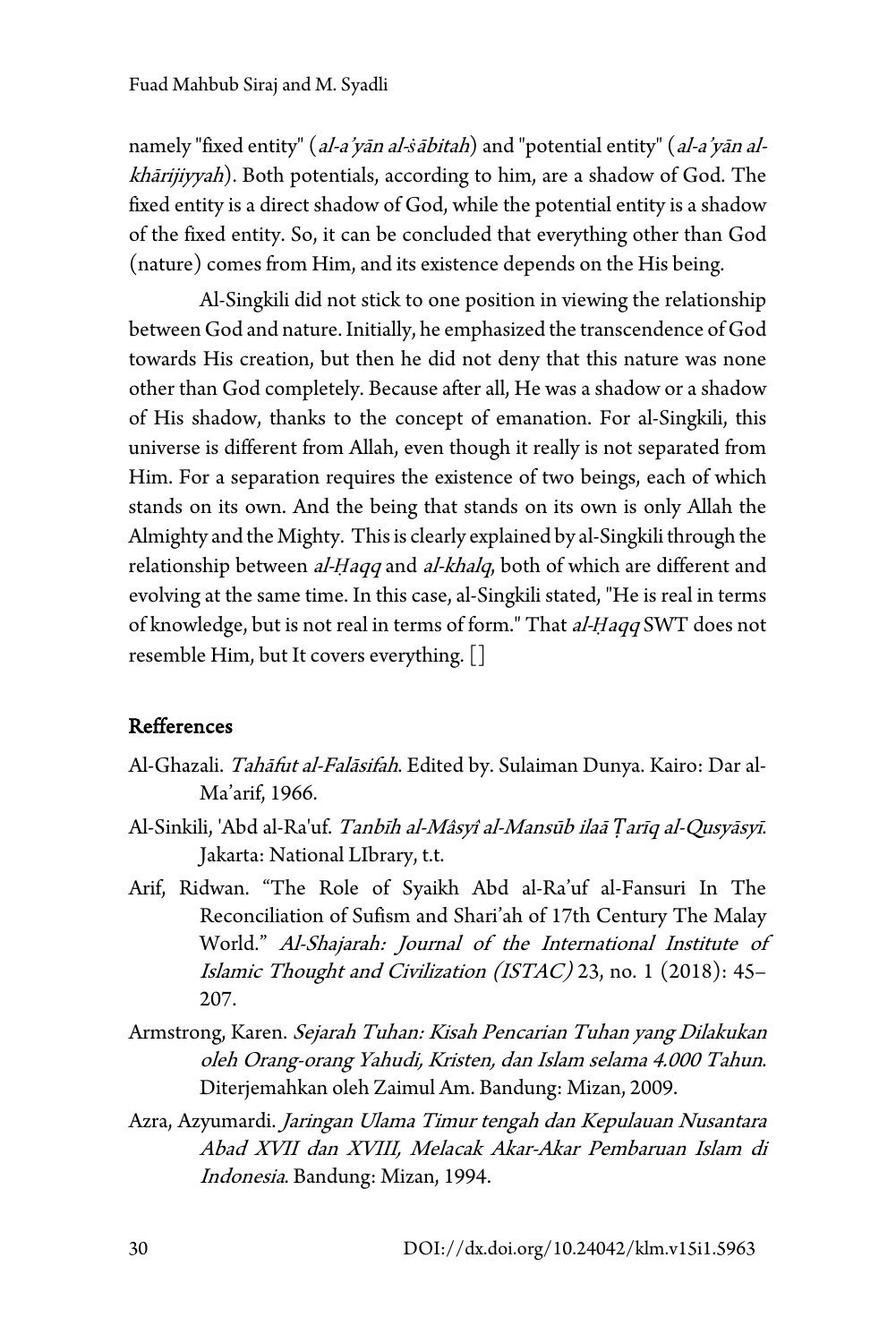- Azra, Azyumardi, dan Oman Fathurrahman. "'Tanbīh al-Māsyī: Otensitas Kepakaran Abdurrauf Singkel.'" Dalam Tanbīh al-Māsyī: Menyoal Wahdatul Wujud Kasus Abdurrauf Singkel di Aceh Abad 17, 16. Bandung: Penerbit Mizan, 1999.
- Bahri, Syamsul. "Tasawuf Syaikh 'Abd al-Ra'uf Singkel dan Paham Wujūdiyyah dalam Karyanya Kitab Tanbih al-Māsyi." Universitas Islam Negeri Syarif Hidayatullah, 2004.
- Baiquni, Ahmad. "Konsep-Konsep Kosmologis." Dalam Konstektualisasi Doktrin Islam dalam Sejarah, disunting oleh Budhi Munawar Rachman, 59. Jakarta: Paramadina, 1994.
- Bruinessen, Martin Van. Kitab Kuning Pesantren dan Tarekat: Tradisi-Tradisi Islam di Indonesia. Bandung: Penerbit Mizan, 1995.
- Burhanuddin, Nunu, dan Usman Syihab. "Cosmological Dimensions in The Teachings Of The Naqshabandi Sufi Order." Kalam 13, no. 2 (t.t.): 143–66.
- Daly, Peunoh. "Naskah Mir'at al-Thullab Karya cAbd al-Ra'ūf al-Sinkīlī." Dalam Agama, Budaya, dan Masyarakat, 133. Jakarta: Balitbang Depag RI, 1980.
- Fathurrahman, Oman. Tanbīh al-Māsyī: Menyoal Wahdatul Wujud Kasus 'Abdurrauf Singkel di Aceh abad 17. Bandung: Mizan, 1999.
- Fuad Mahbub Siraj. "Islamic Theology in The Seventeenth Century Aceh." Epistemé: Jurnal Pengembangan Ilmu Keislaman 15, no. 1 (2020): 121–43.
- Group, Longman. Longman Dictionary of Contemporary English. Great Britain: Longman Limited Group, 1983.
- Halimah, Siti. "Analisis Terjemahan 'Abd al-Ra'ūf al-Singkili dalam Kitab Tanbih al-Āmil fī Tahqīq al-Kalām fī an-Nawāfil." UIN Syarif Hidayatullah Jakarta, 2004.
- Mujib, Saiful. "Konsep Tauhid dalam Wahdat Al-Wujud 'Abd Al-Rauf Al-Sinkili." Universitas Paramadina, 2011.
- <span id="page-30-1"></span><span id="page-30-0"></span>Murata, Sachiko. The Tao of Islam: Kitab Rujukan tentang Relasi Gender dalam Kosmologi dan Teologi Islam. Diterjemahkan oleh Rahmani Astuti dan M.S. Nasrullah. Bandung: Mizan, 1996.
- <span id="page-30-2"></span>Nasr, Sayyed Hossein. *Science and Civilization in Islam*. New York: New American Library, 1970.